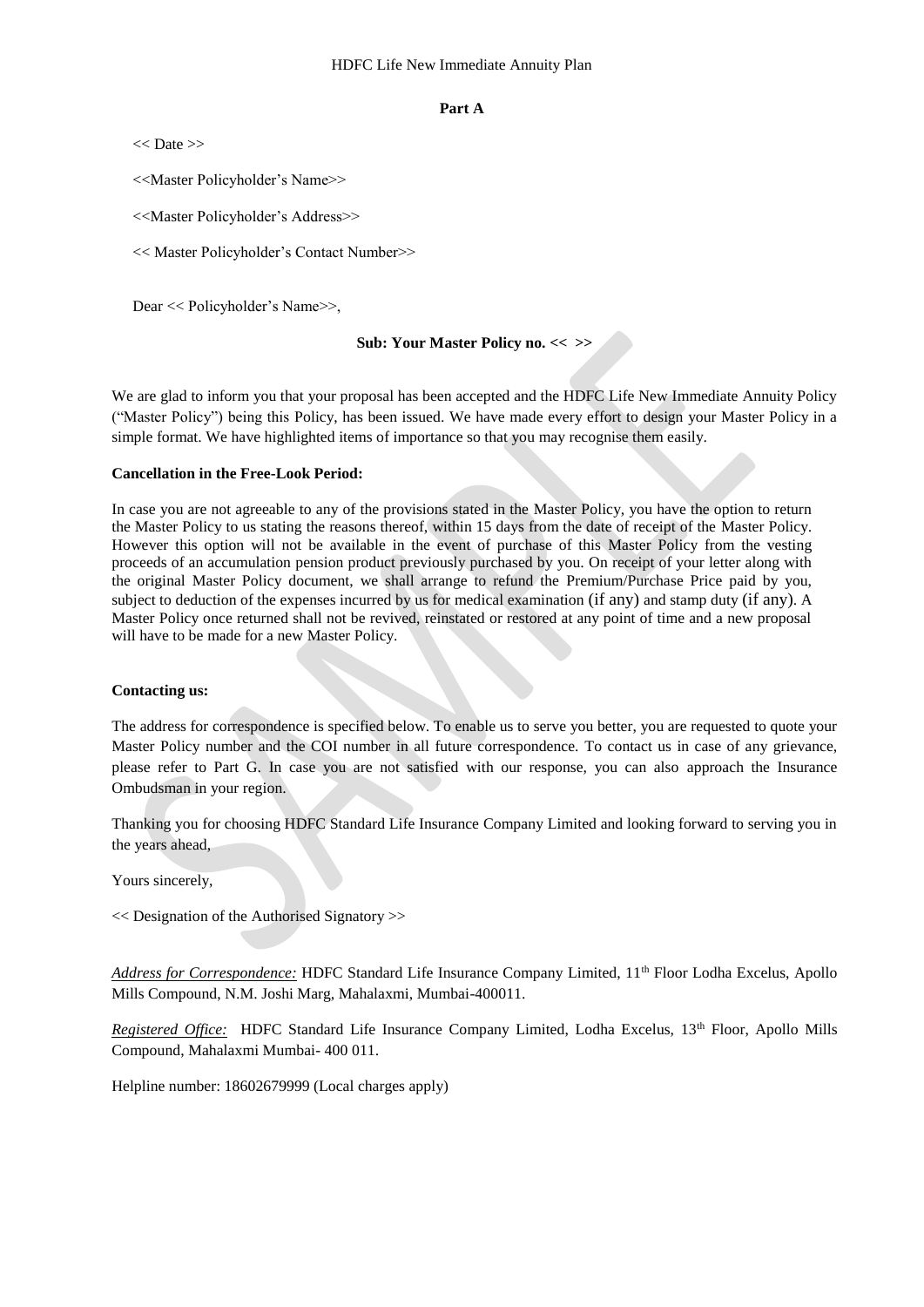#### **POLICY DOCUMENT- HDFC Life New Immediate Annuity**

#### **Unique Identification Number: <<101N084V04>>**

This document is the evidence of a contract between HDFC Standard Life Insurance Company Limited and the Master Policyholder identified as described in the Policy Schedule given below who shall hold the same and all Benefits payable thereunder upon trust for the benefit of the persons to whom the said Benefits are payable (ie. Scheme Member/Annuitants). This Master Policy is a single premium non-participating and non linked annuity policy. The Master Policy is issued pursuant to a proposal made to the Insurer by the Master Policyholder along with the required documents, declarations, statements and other information received by the Company from the Master Policyholder for on behalf of the Scheme Member/Annuitant on the date shown in the Policy Schedule for the benefit of Scheme Members/Annuitant ("Proposal").

Upon and subject to timely receipt of Premium/Purchase Price by the Insurer from the Scheme Member/ Annuitant/Policyholder, the Insurer shall pay to the Scheme Member/ Annuitant/Policyholder, the Benefits described in the Policy, subject to the terms of the Policy. This Policy is written under and will be governed by the applicable laws in force in India and all monies payable under the Policy to the Insurer, shall be payable in Indian Rupees.

Notwithstanding the date of the Proposal and the date on which the Policy is signed, the Policy shall have effect or be deemed to be effective from the date shown in the Policy Schedule as the Effective Date.

**In witness whereof**, this Policy is signed at the end of the Policy Schedule by a person duly authorised by the Insurer.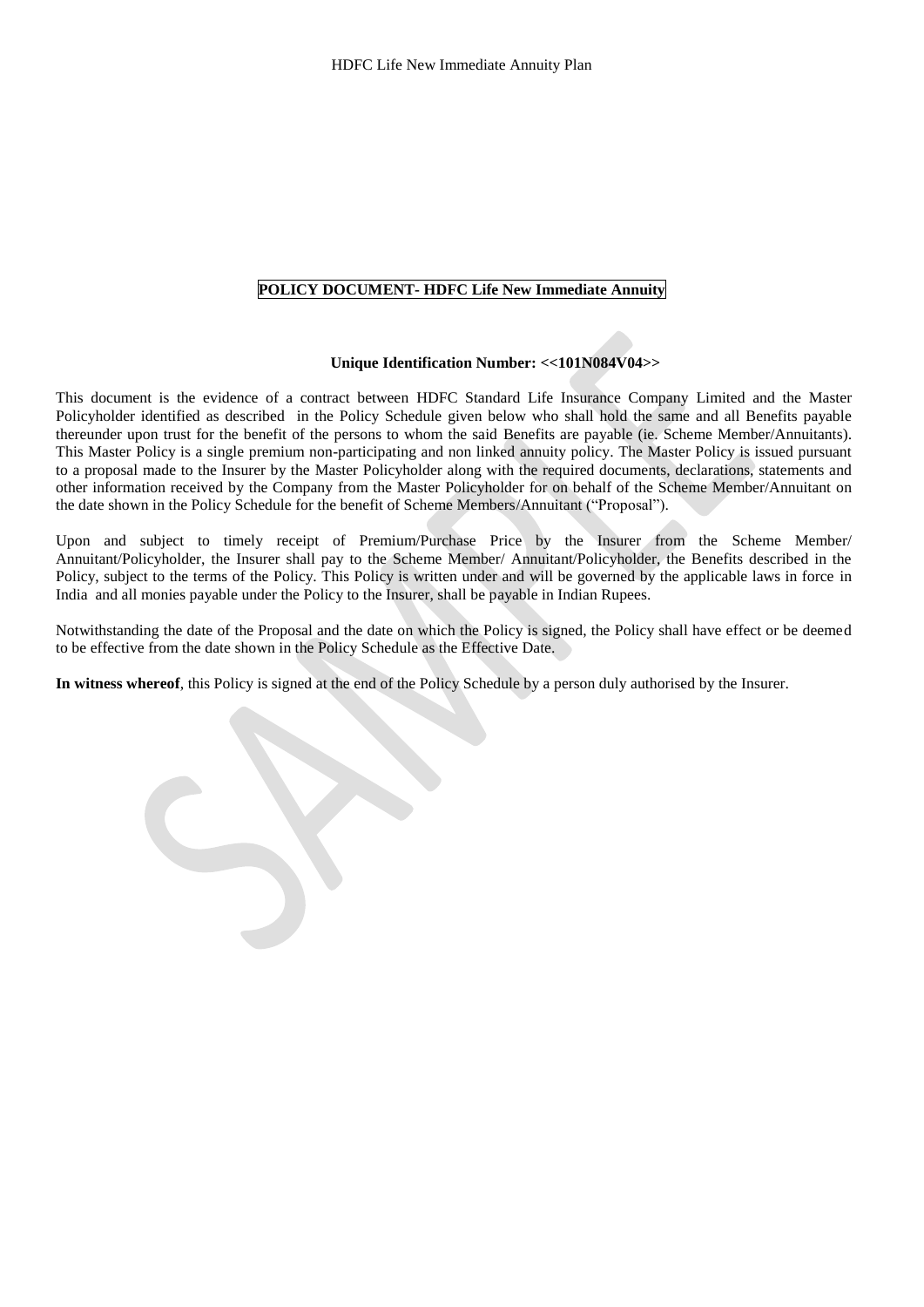#### **POLICY SCHEDULE**

**Master Policy number: << >> Client ID: << >>**

**Date of Proposal: (Date) Effective Date: (Date) Master Policyholder (name of company/group) Name of the Scheme (HDFC Life New Immediate Annuity Plan) Payment of Premiums/Purchase Price**

**Annuity options chosen (<< >>)**

#### **Eligibility Criteria**

| Minimum age for membership in this | 30 years last birthday |
|------------------------------------|------------------------|
| Scheme as on date of commencement  |                        |
| of membership*                     |                        |
| Maximum age for membership in this | 85 years last birthday |
| Scheme as on date of commencement  |                        |
| of membership                      |                        |

\* Scheme Member/Annuitant(s) below 30 years of age will only be accepted where the proceeds are from a contract issued or administered by HDFC Standard Life Company Insurance Limited where compulsory purchase of an annuity is required.

#### **Master Policy Details**

The Premium/Purchase Price amount is excluding any Service Tax and Education Cess leviable on the Premium/Purchase Price.

Signed at Mumbai on <<>> For HDFC Standard Life Insurance Company Limited

Authorised Signatory

In case you notice any mistake, you may return the Master Policy document to us for necessary correction.

#### **SPACE FOR ENDORSEMENTS**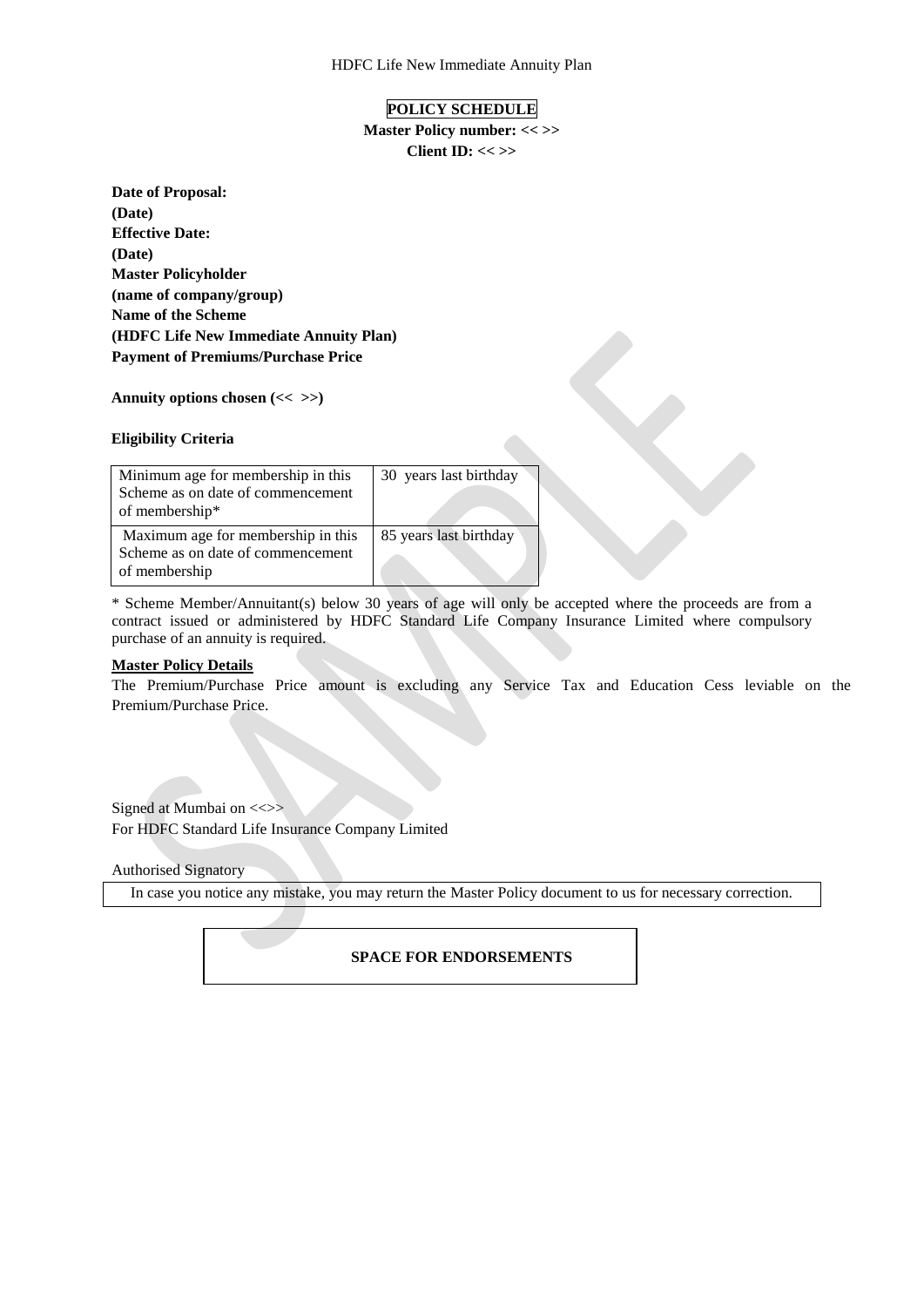#### **Part B**

Definitions in alphabetical order

- 1) *Annuitant –* means the Scheme Member who is entitled to receive the annuity benefits and on whose life the contingent events have to occur for the Benefits to be payable.
- 2) *Appointee –* means the person named by you and registered with us in accordance with the certificate of insurance, who is authorised to receive the Death Benefit under this Policy on the death of the Annuitant while the Nominee is a minor;
- 3) *COI* means the certificate of insurance issued to Scheme Member/Annuitant;
- 4) *Company, company, Insurer, Us, us, We, we, Our, our –* means or refers to HDFC Standard Life Insurance Company Limited.
- 5) *Date of Risk Commencement*  means or refers to the 'Date of Commencement of Membership' as stated in the COI.
- 6) *Effective Date-* means the date from which the Scheme shall first commence as set out in the Schedule;
- 7) *Guarantee Period*  means the period, which is chosen by the Annuitant/ Scheme Member at the time of Policy inception, for which the annuity is guaranteed to be payable to the Scheme Member/ Annuitant or his/her Nominee upon the Scheme Member/ Annuitant's death.*Nominee(s) –* means the person or persons who has/have been *appointed by a* Scheme Member/Annuitant to receive the death benefit under this Master Policy;
- 8) *Master Policyholder*  means or refers to the company/Policyholder stated in the Policy Schedule. The Master Policyholder is the owner of the Master Policy.
- 9) *Medical Practitioner*  means a person who holds a valid registration from the medical council of any state of India and is thereby entitled to practice medicine within its jurisdiction and is acting within the scope and jurisdiction of his license but excluding the Practitioner who is:

a) Annuitant/Scheme Member/ Policyholder himself or an agent of the Annuitant/Scheme Member/ Policyholder;

b) Insurance Agent, business partner(s) or employer/employee of the Annuitant/Scheme Member/ Policyholder or;

- c) A member of the Annuitant's/Scheme Member's/Policyholder's immediate family.
- 10) *Policyholder, You, you, your* means or refers to the Policyholder stated in the Policy Schedule. The Policyholder is the owner of the Policy.
- 11) *Policy Term*  means the term of the Policy as stated in the Policy Schedule
- 12) *Premium(s)/Purchase Price*  means an amount stated in the Policy Schedule, payable by the Master Policyholder or its trust to Us and in the manner stated in the Policy Schedule, to secure the benefits under this Master Policy, excluding service tax or any other taxes, cesses or levies;
- *13) Primary Annuitant –* refers to the individual, the events in the life of whom are of primary importance in affecting the timing or amount of payout under the contract.
- *14) Scheme –* means the HDFC Life New Immediate Annuity Plan.
- 15) *Secondary Annuitant* refers to the second life for the purpose of joint life Annuity option
- *16) Scheme Member* means an eligible person who is included in the Scheme as per the Scheme rules as member of the Scheme.
- 17) *Sum Assured* mean the absolute amount of benefit which is guaranteed to become payable as per the terms and conditions specified in the Policy
- 18) *Surrender* means complete withdrawal/ termination of the entire Policy.
- 19) *Surrender Value* means an amount, if any, that becomes payable in case of Surrender of the Policy in accordance with the terms and conditions of the Policy.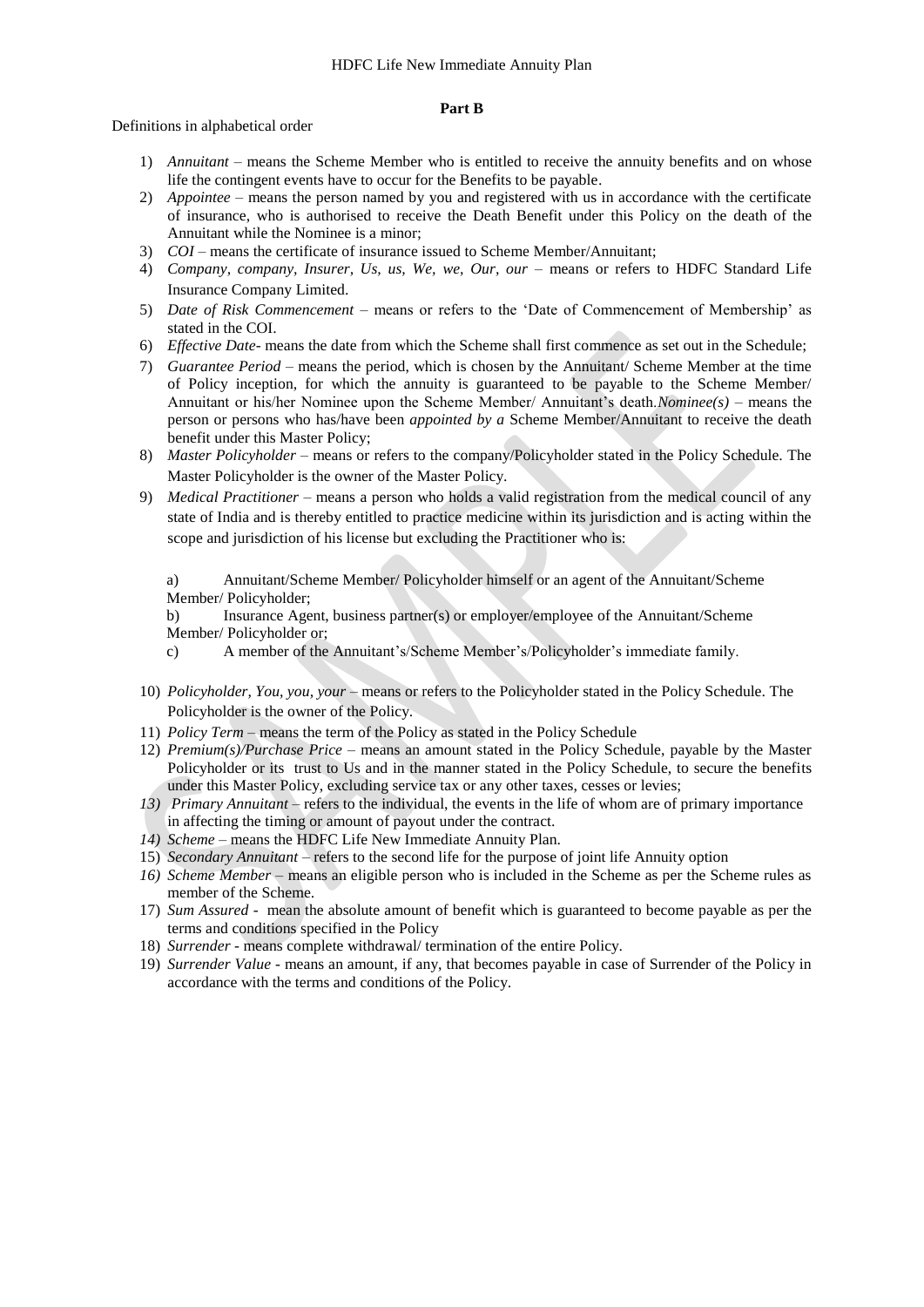# **Part C**

#### **1. Benefits:**

(1) Annuity Option - Under this Master Policy, the amount of Benefit depends on the annuity option and the frequency selected. The table below sets out the annuity benefits as per the annuity option chosen by you:

| <b>Annuity Option</b>                                                                                                                  | <b>Annuity Benefits</b>                                                                                                                                                                                                                                                                                                                                                                                                                                                    |
|----------------------------------------------------------------------------------------------------------------------------------------|----------------------------------------------------------------------------------------------------------------------------------------------------------------------------------------------------------------------------------------------------------------------------------------------------------------------------------------------------------------------------------------------------------------------------------------------------------------------------|
| < <life annuity<="" td=""><td></td></life>                                                                                             |                                                                                                                                                                                                                                                                                                                                                                                                                                                                            |
|                                                                                                                                        | Annuity payments will be made in arrears for as long<br>as the Scheme Member/ Annuitant is alive. The                                                                                                                                                                                                                                                                                                                                                                      |
|                                                                                                                                        | annuity payments will cease on death of the Scheme                                                                                                                                                                                                                                                                                                                                                                                                                         |
| Premium/Purchase Price                                                                                                                 | Member/ Annuitant.>>                                                                                                                                                                                                                                                                                                                                                                                                                                                       |
| < <life annuity="" of="" premium="" purchase<="" return="" td="" with=""><td></td></life>                                              |                                                                                                                                                                                                                                                                                                                                                                                                                                                                            |
| Price in Parts                                                                                                                         |                                                                                                                                                                                                                                                                                                                                                                                                                                                                            |
|                                                                                                                                        | Annuity payments will be made in arrears for as long<br>as the Scheme Member/ Annuitant is alive or until the<br>end of the Guarantee Period, whichever is later. The<br>annuity payments will cease on the later of:<br>death of the Scheme Member/ Annuitant; or<br>completion of the Guarantee Period.<br>The Guarantee Period shall be as selected by you and                                                                                                          |
|                                                                                                                                        | is set out in the COI.>>                                                                                                                                                                                                                                                                                                                                                                                                                                                   |
|                                                                                                                                        | Annuity payments will be made in arrears for as long<br>as the Scheme Member/ Annuitant is alive. The<br>annuity payment will increase at a simple rate of 5%<br>per annum of the first annual annuity payment. For<br>example, if the annuity amount is Rs10, 000 in the<br>first year; the annuity will be Rs10, 500 in the second<br>year; Rs11, 000 in the third year and so on. The<br>annuity payments will cease on the death of the<br>Scheme Member/ Annuitant.>> |
| < <life annuity="" of="" premium="" purchase<="" return="" td="" with=""><td>Annuity payments will be made in arrears. The</td></life> | Annuity payments will be made in arrears. The                                                                                                                                                                                                                                                                                                                                                                                                                              |
| Price on diagnosis of Critical Illness                                                                                                 | annuity payments will cease on the earlier of:<br>being diagnosed with a specified Critical Illness<br>as mentioned in Part C Clause $1(4)$ before the<br>age of 85; or<br>death of the Scheme Member/ Annuitant.>>                                                                                                                                                                                                                                                        |
| << Joint Life Annuity with 100% annuity to the                                                                                         | 100% of the annuity amount will be payable in arrears                                                                                                                                                                                                                                                                                                                                                                                                                      |
| Secondary Annuitant                                                                                                                    | so long as either the Primary Scheme Member/<br>Annuitant or the secondary Scheme Member/                                                                                                                                                                                                                                                                                                                                                                                  |
| << Joint Life Annuity with 100% annuity to the<br>Secondary Annuitant and return of Premium/Purchase                                   | Annuitant is alive. The annuity payments will cease<br>on later of the deaths of the two Scheme Members/                                                                                                                                                                                                                                                                                                                                                                   |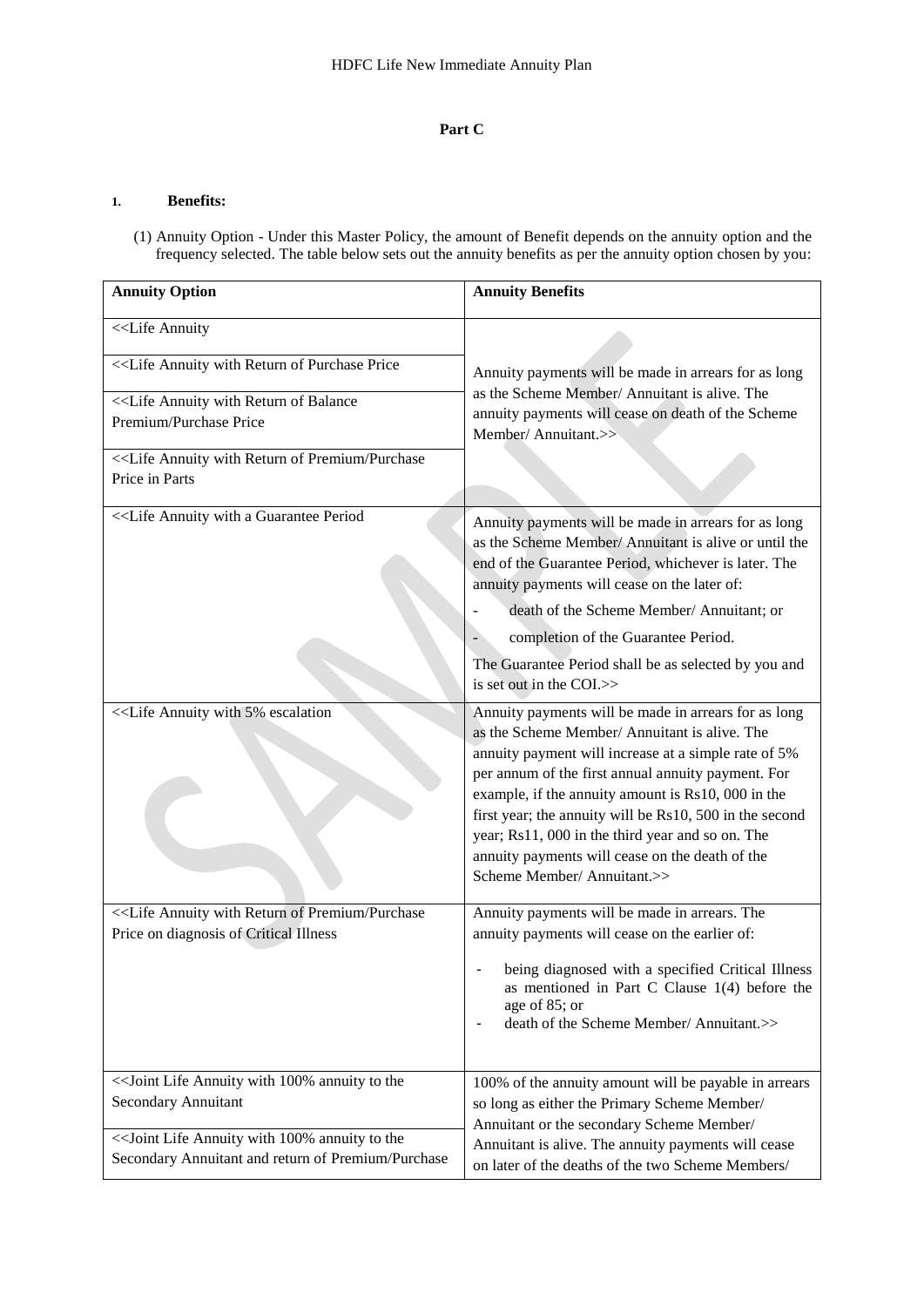| Price                                                                                                                                                                                        | Annuitants. $\gg$                                                                                                                                                                                                                                                                                                                                                                                                                                                                                                                                                                                                                        |
|----------------------------------------------------------------------------------------------------------------------------------------------------------------------------------------------|------------------------------------------------------------------------------------------------------------------------------------------------------------------------------------------------------------------------------------------------------------------------------------------------------------------------------------------------------------------------------------------------------------------------------------------------------------------------------------------------------------------------------------------------------------------------------------------------------------------------------------------|
|                                                                                                                                                                                              |                                                                                                                                                                                                                                                                                                                                                                                                                                                                                                                                                                                                                                          |
| << Joint Life Annuity with 50% annuity to the<br>Secondary Annuitant<br>< <a>Soint Life Annuity with 50% annuity to the<br/>Secondary Annuitant and return of Premium/Purchase<br/>Price</a> | 100% of the annuity amount will be payable in arrears<br>so long as the Primary Scheme Member/ Annuitant is<br>alive. On the death of the Primary Scheme Member/<br>Annuitant, 50% of the annuity amount will be payable<br>to the Secondary Scheme Member/ Annuitant as long<br>as the Secondary Scheme Member/ Annuitant is alive.<br>The annuity payments will cease on later of the deaths<br>of the two Scheme Members/Annuitants. If the<br>Secondary Scheme Member/Annuitant predeceases<br>the Primary Scheme Member/ Annuitant, the annuity<br>payments shall cease upon the death of the Primary<br>Scheme Member/Annuitant.>> |
|                                                                                                                                                                                              |                                                                                                                                                                                                                                                                                                                                                                                                                                                                                                                                                                                                                                          |

(2) *Death Benefit* (Payable to nominee/Legal heirs) - The Death Benefit will vary depending on the annuity option. The table below sets out the Death Benefits as per the annuity option chosen by you:

| <b>Annuity Option</b>                                                                                                                                      | <b>Death Benefits</b>                                  |
|------------------------------------------------------------------------------------------------------------------------------------------------------------|--------------------------------------------------------|
| < <life annuity<="" td=""><td>None&gt;&gt;</td></life>                                                                                                     | None>>                                                 |
| < <life annuity="" of="" premium="" purchase<="" return="" td="" with=""><td>100% of the Premium/Purchase Price of the</td></life>                         | 100% of the Premium/Purchase Price of the              |
| Price                                                                                                                                                      | annuity will be paid to the Nominee(s) $>$             |
| < <life annuity="" balance<="" of="" return="" td="" with=""><td>Excess, if any, of 100% of the Premium/Purchase</td></life>                               | Excess, if any, of 100% of the Premium/Purchase        |
| Premium/Purchase Price                                                                                                                                     | Price of the annuity less the aggregate of all         |
|                                                                                                                                                            | annuity installments previously paid to the            |
|                                                                                                                                                            | Scheme Member/ Annuitant will be paid to the           |
|                                                                                                                                                            | Nominee(s). $>>$                                       |
|                                                                                                                                                            | None>>                                                 |
| < <life 5%="" annuity="" at="" escalation<="" td=""><td>None&gt;&gt;</td></life>                                                                           | None>>                                                 |
| < <life annuity="" of="" premium="" purchase<="" return="" td="" with=""><td>On death of the Scheme Member/ Annuitant<br/><math>\bullet</math></td></life> | On death of the Scheme Member/ Annuitant<br>$\bullet$  |
| Price in Parts                                                                                                                                             | before the seventh Policy Anniversary, 100%            |
|                                                                                                                                                            | of the Premium/Purchase Price will be paid             |
|                                                                                                                                                            | to the Nominee(s). $>>$                                |
|                                                                                                                                                            | On death of the Scheme Member / Annuitant<br>$\bullet$ |
|                                                                                                                                                            | after the seventh Policy Anniversary, 70% of           |
|                                                                                                                                                            | the Premium/Purchase Price will be paid to             |
|                                                                                                                                                            | the Nominee(s).                                        |
| < <life annuity="" of="" premium="" purchase<="" return="" td="" with=""><td>100% of the Premium/Purchase Price of the</td></life>                         | 100% of the Premium/Purchase Price of the              |
| Price on diagnosis of Critical Illness                                                                                                                     | annuity will be paid to the Nominee(s).>>              |
| << Joint Life Annuity with 100% annuity to the                                                                                                             | None>>                                                 |
| <b>Secondary Annuitant</b>                                                                                                                                 |                                                        |
| << Joint Life Annuity with 50% annuity to the                                                                                                              | None>>                                                 |
| Secondary Annuitant                                                                                                                                        |                                                        |
| << Joint Life Annuity with 100% annuity to the                                                                                                             | 100% of the Premium/Purchase Price of the              |
| Secondary Annuitant and return of                                                                                                                          | annuity will be paid to the Nominee(s). $>$            |
| Premium/Purchase Price                                                                                                                                     |                                                        |
|                                                                                                                                                            | 100% of the Premium/Purchase Price of the              |
| Secondary Annuitant and return of                                                                                                                          | annuity will be paid to the Nominee(s). $>$            |
| Premium/Purchase Price                                                                                                                                     |                                                        |

The Premium/Purchase Price excludes service tax, education cess and other statutory levies if applicable.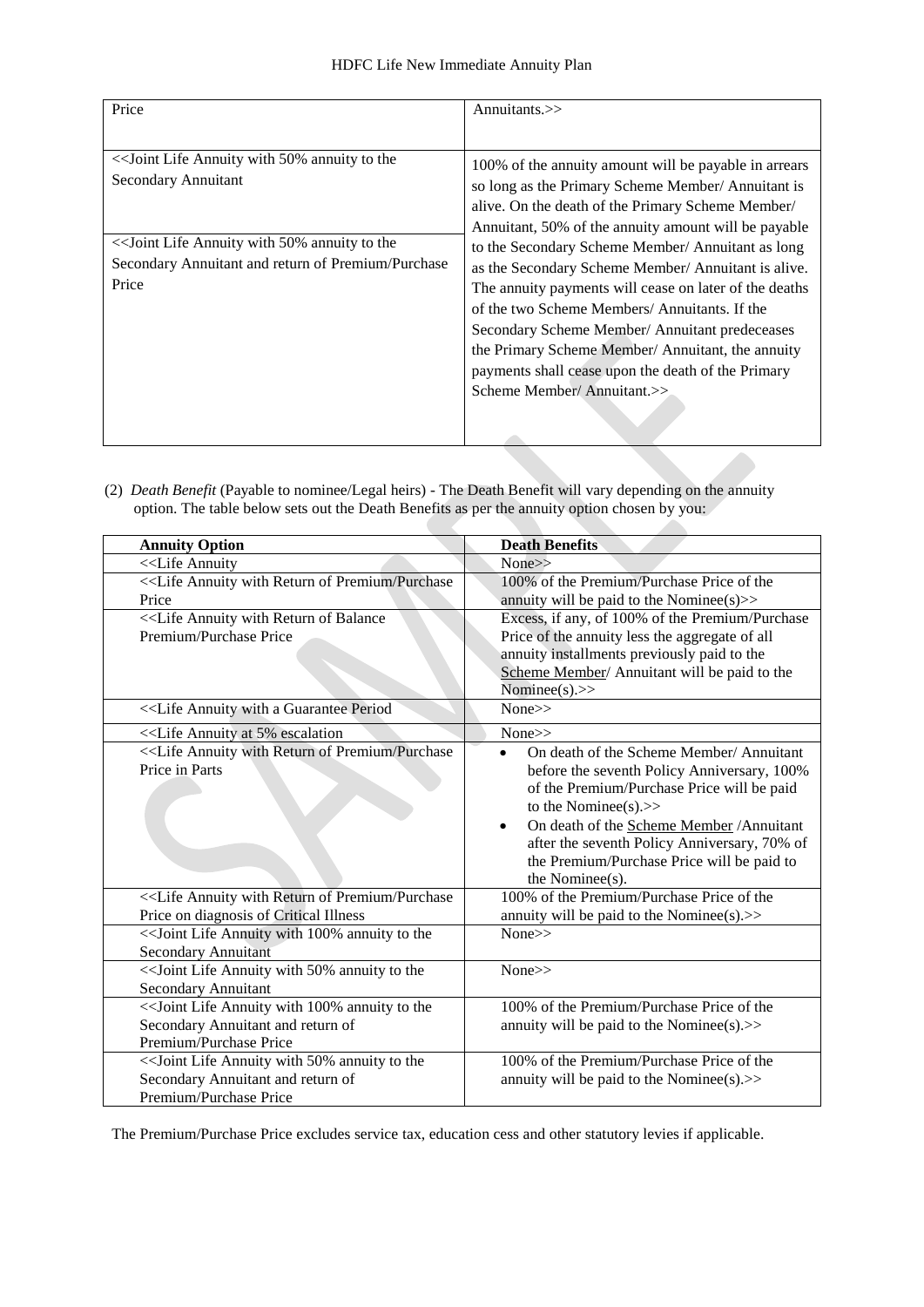In case of any annuity payments being made between the date of death and the date of intimation of such death, such annuity payments will be deducted from the death benefit wherever applicable.

<< (3) *Survival Benefit* –

 Life Annuity with Return of Premium/Purchase Price in Parts: Under the option Life Annuity with Return of Premium/Purchase Price in Parts, on the seventh Policy Anniversary, 30% of the Premium/Purchase Price is payable provided the Scheme Member/Annuitant is alive.

#### <<(4) *Benefits payable on diagnosis of Critical Illness –*

Life Annuity with Return of Purchase Price on diagnosis of Critical Illness: Annuity payments will be made in arrears. The annuity payments will cease on the earlier of:

- (a) being diagnosed with a specified Critical Illness as mentioned below before the age of 85; or
- (b) death of the Annuitant.

Under the option Life Annuity with Return of Purchase Price on diagnosis of Critical Illness, the Premium/Purchase Price excluding service tax, education cess and other statutory levies will be paid to the Scheme Member/Annuitant upon the diagnosis of the following Critical Illnesses:

#### *a)* **Cancer**

A malignant tumour characterised by the uncontrolled growth & spread of malignant cells with invasion & destruction of normal tissues. This diagnosis must be supported by histological evidence of malignancy & confirmed by a pathologist. The term cancer includes leukaemia, lymphoma and sarcoma.

The following are excluded:

i. Tumours showing the malignant changes of carcinoma in situ & tumours which are histologically described as premalignant or non invasive, including but not limited to:

Carcinoma in situ of breasts, Cervical dysplasia CIN-1, CIN -2 & CIN-3.

ii. Any skin cancer other than invasive malignant melanoma

iii. All tumours of the prostate unless histologically classified as having a Gleason score greater than 6 or having progressed to at least clinical TNM classification T2N0M0

iv. Papillary micro - carcinoma of the thyroid less than 1 cm in diameter

v. Chronic lymphocyctic leukaemia less than RAI stage 3

vi. Microcarcinoma of the bladder

vii. All tumours in the presence of HIV infection.

# *b)* **Coronary Artery Bypass Graft Surgery (CABGS)**

The actual undergoing of open chest surgery for the correction of one or more coronary arteries, which is/are narrowed or blocked, by coronary artery bypass graft (CABG). The diagnosis must be supported by a coronary angiography and the realization of surgery has to be confirmed by a specialist medical practitioner.

The following are excluded:

i. Angioplasty and/or any other intra-arterial procedures

ii. any key-hole or laser surgery.

#### *c)* **Heart Attack**

The first occurrence of myocardial infarction which means the death of a portion of the heart muscle as a result of inadequate blood supply to the relevant area. The diagnosis for this will be evidenced by all of the following criteria:

i. a history of typical clinical symptoms consistent with the diagnosis of Acute Myocardial Infarction (for e.g. typical chest pain)

ii. new characteristic electrocardiogram changes

iii. elevation of infarction specific enzymes, Troponins or other specific biochemical markers. The following are excluded:

i. Non-ST-segment elevation myocardial infarction (NSTEMI) with elevation of Troponin I or T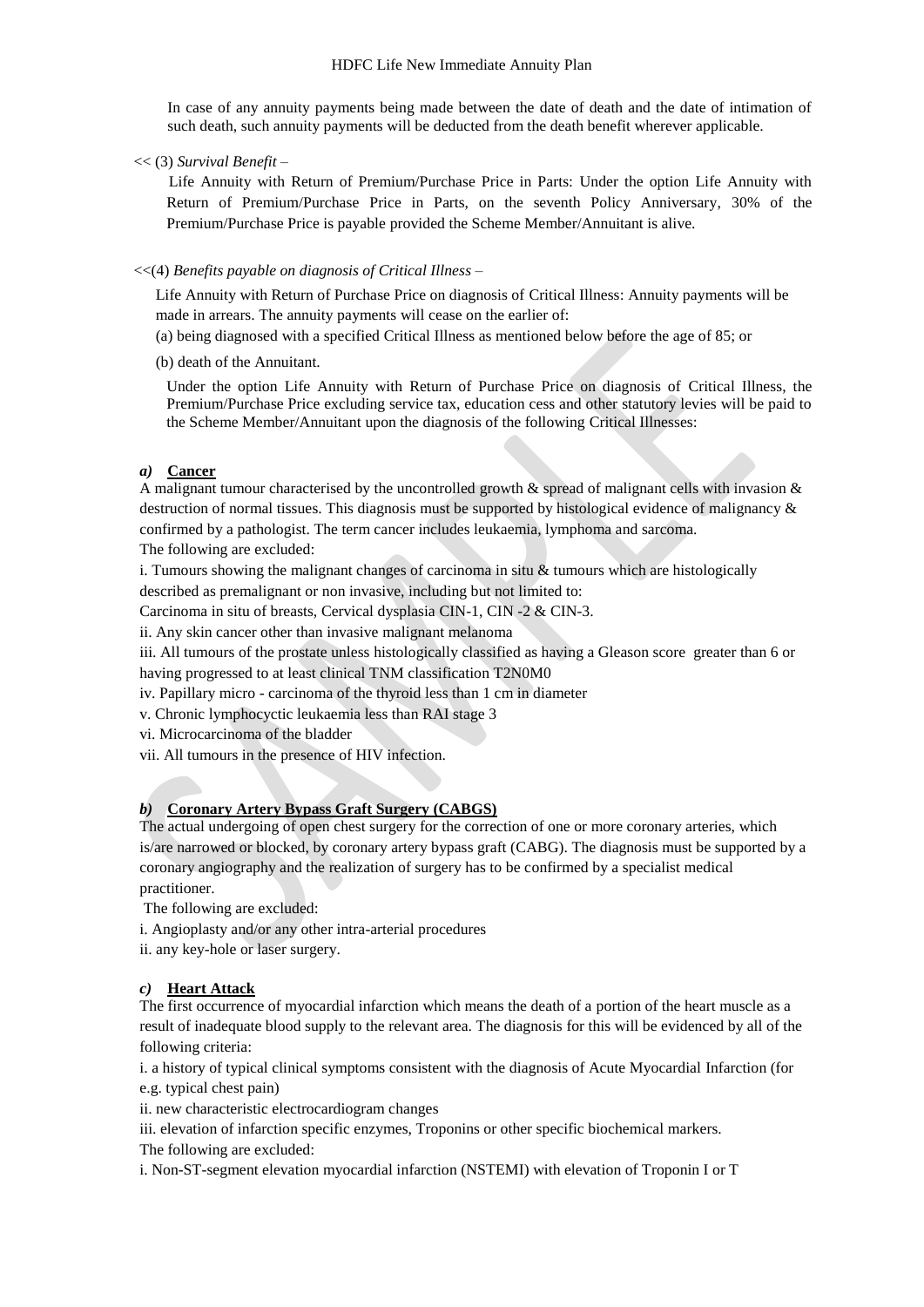ii. Other acute Coronary Syndromes

iii. Any type of angina pectoris.

# *d)* **Kidney Failure**

End stage renal disease presenting as chronic irreversible failure of both kidneys to function, as a result of which either regular renal dialysis (hemodialysis or peritoneal dialysis) is instituted or renal transplantation is carried out. Diagnosis has to be confirmed by a specialist medical practitioner.

# *e)* **Major Organ Transplant (as recipient)**

I. The actual undergoing of a transplant of:

i. One of the following human organs: heart, lung, liver, kidney, pancreas, that resulted from irreversible end-stage failure of the relevant organ, or

ii. Human bone marrow using haematopoietic stem cells. The undergoing of a transplant has to be confirmed by a specialist medical practitioner.

II. The following are excluded:

- i. Other stem-cell transplants
- ii. Where only islets of langerhans are transplanted

# *f)* **Stroke**

Any cerebrovascular incident producing permanent neurological sequelae.This includes infarction of brain tissue, thrombosis in an intracranial vessel, haemorrhage and embolisation from an extracranial source. Diagnosis has to be confirmed by a specialist medical practitioner and evidenced by typical clinical symptoms as well as typical findings in CT Scan or MRI of the brain. Evidence of permanent neurological deficit lasting for at least 3 months has to be produced.

The following are excluded:

- i.Transient ischemic attacks (TIA)
- ii. Traumatic injury of the brain
- iii. Vascular disease affecting only the eye or optic nerve or vestibular functions.
- (5) Diagnosis of any of the above mentioned Critical Illnesses must be confirmed by a specialist Medical Practitioner. Further, all relevant documents including but not limited to the medical reports or special reports by registered medical practitioner pertaining to the Critical Illness must be submitted to us in case of diagnosis of Critical Illness.>>The Death Benefit is subject to the exclusions set out in Part F Clause 1 (Exclusions).
- (6) Upon the payment of the Death Benefit or the Annuity Benefit, or Benefits payable on diagnosis of Critical Illness whichever is earlier, the Policy terminates and no further Benefits are payable.
- (7) The recipients of Benefits under this Master Policy shall be as specified below:
- (i) Death Benefit shall be payable to the registered Nominee(s)
	- (ii) All other Benefits shall be payable to the Scheme Member/Annuitant.

(iii) In case of any unique situation or doubt the Company's decision will be final and binding.

#### **2. Payment and cessation of Premiums/Purchase Price**

(1) Where the Premium/Purchase Price has been remitted otherwise than in cash, the application of the Premiums/Purchase Price received is conditional upon the realization of the proceeds of the instrument of payment, including electronic mode.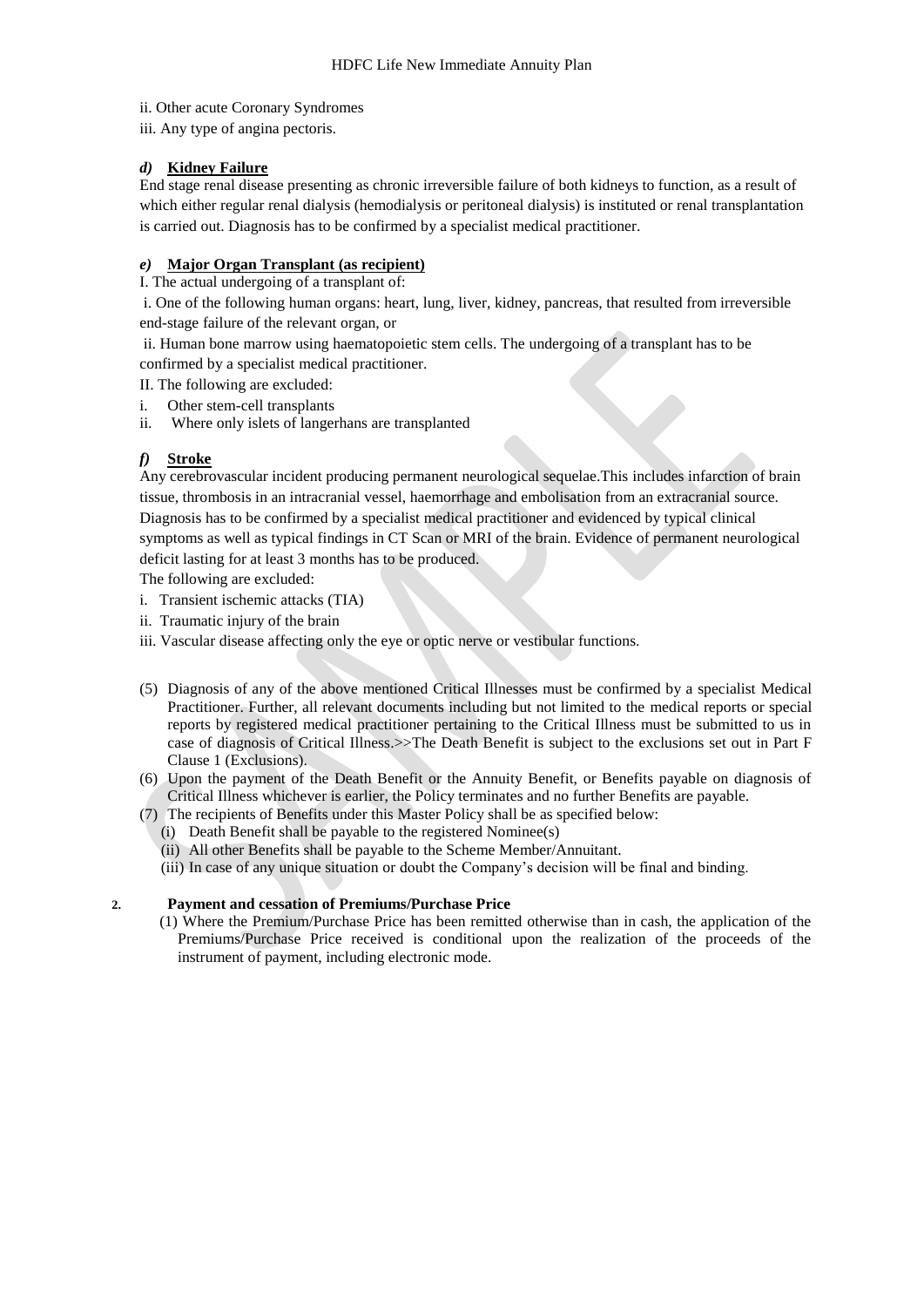#### **Part D**

#### **1. Alterations**

No alterations are permissible under the Master Policy/COI.

#### **2. Loans**

No loans will be provided on your Master Policy/COI.

#### **3. Free Look Cancellation**

In case the Policyholder is not agreeable to any of the terms and conditions stated in the Policy, the Policyholder has an option to return the Policy to the Company stating the reasons thereof, within 15 days from the date of receipt of the Policy. However this option will not be available in the event of purchase of this Policy from the vesting proceeds of an accumulation pension product previously purchased by you. On receipt of the Policyholder's letter along with the original Policy document where the reasons stated therein are found valid, the Company shall arrange to refund the Premium/Purchase Price paid subject to deduction of the expenses incurred by us for medical examination (if any) and stamp duty (if any). A Policy once returned shall not be revived, reinstated or restored at any point of time and a new proposal will have to be made for a new Policy.

#### **4. <<Surrender Benefits**

Surrender Benefits are available for the following three options only. The table below sets out the Surrender Benefits as per the annuity option chosen by you:

| <b>Annuity Option</b>                                                          | <b>Surrender Benefits</b>                                                                                                                                               |
|--------------------------------------------------------------------------------|-------------------------------------------------------------------------------------------------------------------------------------------------------------------------|
| Life Annuity with Return of Purchase Price                                     | 10% of the Premium/Purchase Price                                                                                                                                       |
| Life Annuity with Return of Purchase Price on<br>diagnosis of Critical Illness | 10% of the Premium/Purchase Price                                                                                                                                       |
| Life Annuity with Return of Purchase Price in parts                            | 10% of the Premium/Purchase Price if surrendered<br>within 7 years from the date of risk commencement,<br>7% of the Premium/Purchase Price if surrendered<br>thereafter |

Surrender Benefits are not available for any other Annuity Option.

In addition, the Company may pay a Special Su rrender Value depending on the prevailing market conditions.

Currently, the Special Surrender Value (SSV) is the same as Guaranteed Surrender Value. The SSV may be revised from time to time with prior approval of the Authority.

For the purpose of computing the Surrender Benefits, the Premium/Purchase Price excludes service tax, education cess and other statutory levies if applicable. >>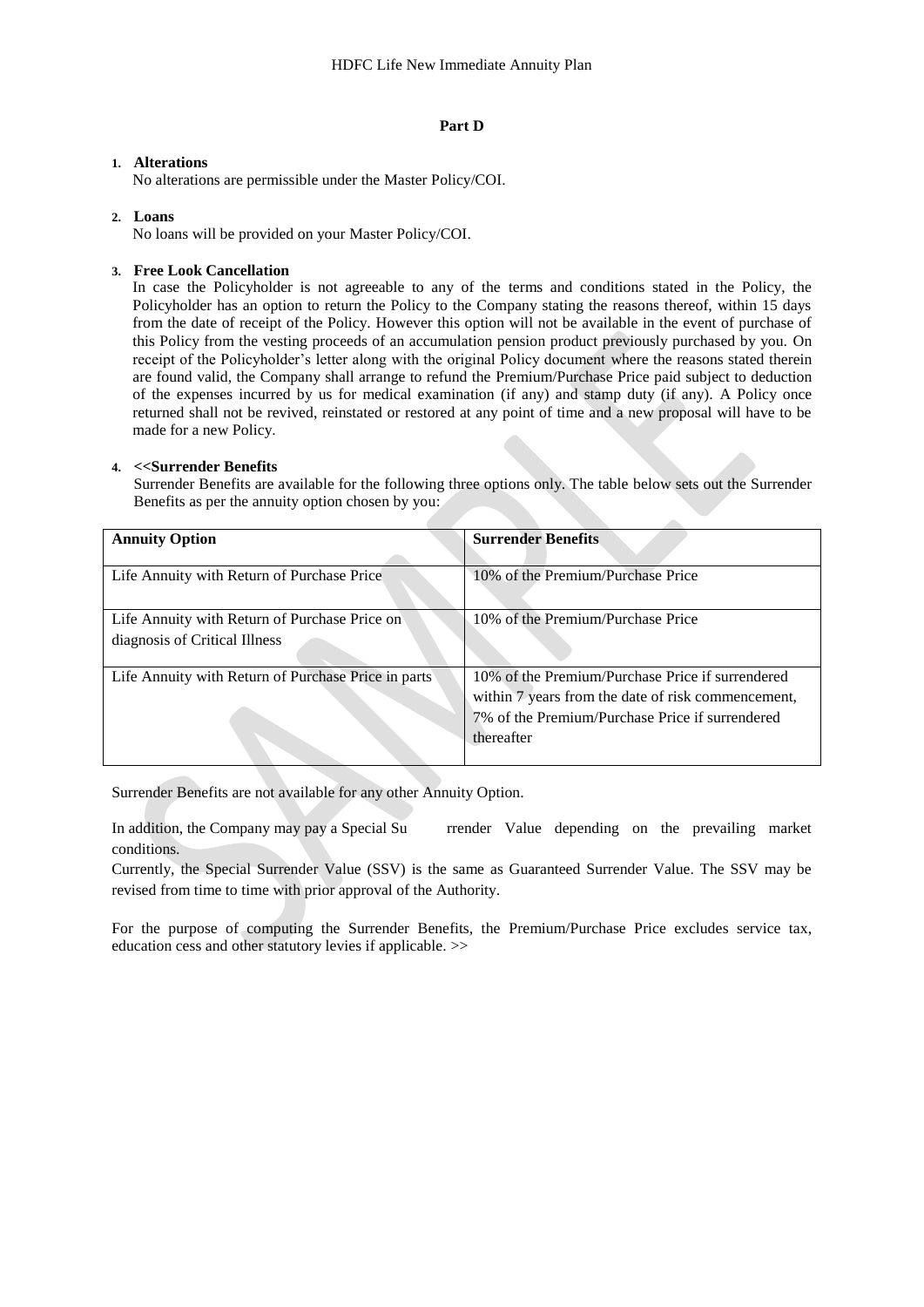# **Part E**

# **1. Additional Servicing Charges**

Not applicable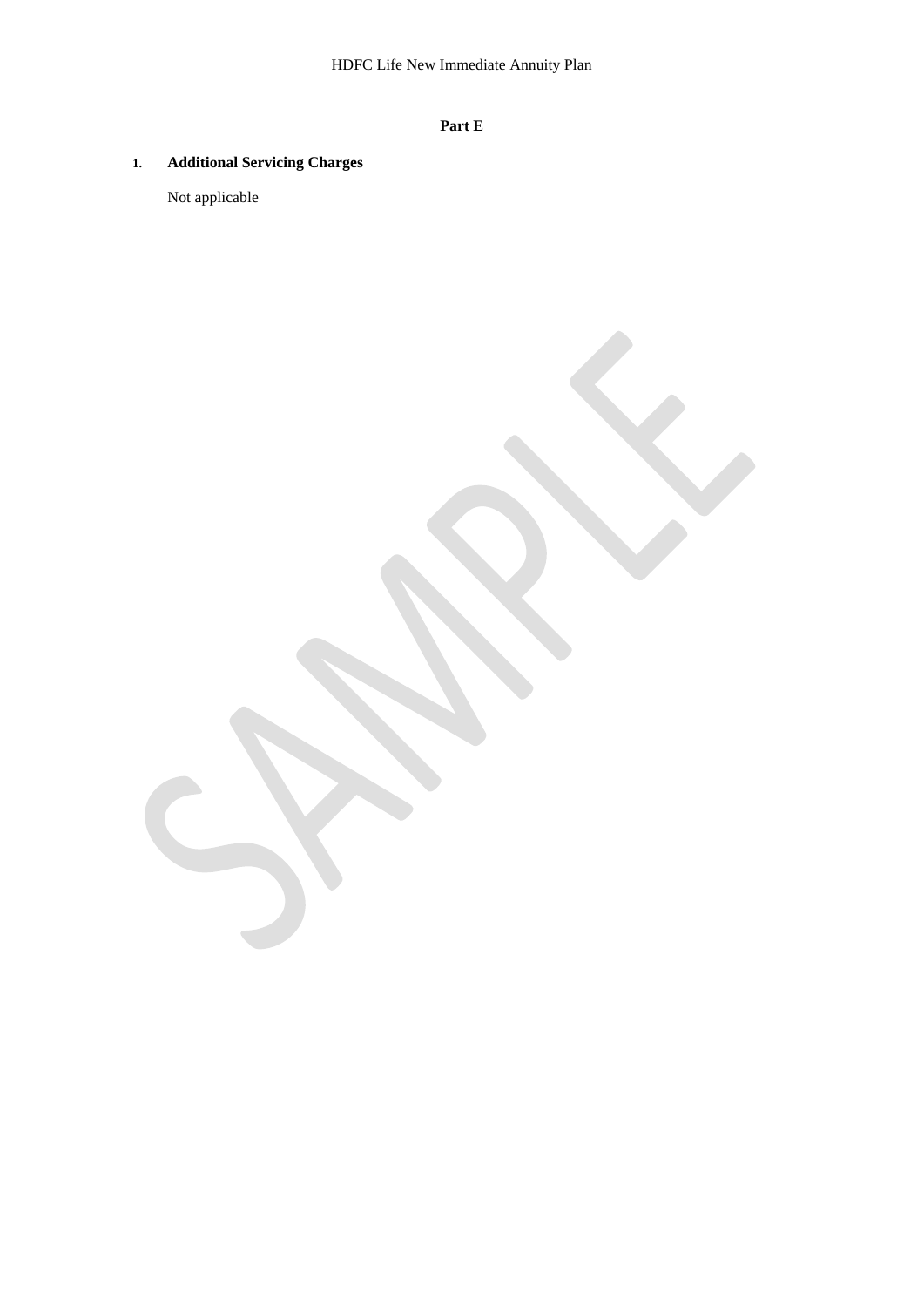#### **Part F**

#### **1. Exclusions**

There are no exclusions under this Policy.

#### **2. Claims Procedure**

(1)The Master Policyholder shall inform the Insurer within 30 days of the death of a Scheme Member and shall file a claim with the Insurer on behalf of the Nominee of the deceased Scheme Member in the form prescribed by the Insurer and accompanied by all relevant documents as may be required by the Insurer, within 90 days from the date of death or diagnosis of Terminal Illness.

However, the Insurer will condone the delay caused in intimation of claim where such delay is proved to be for reasons beyond the control of the claimant.

- (2) The Insurer shall pay the Claim amount in relation to the Death Benefit in the name of the Nominee of the deceased Scheme Member to the Master Policyholder who shall give a valid discharge/receipt for the same on behalf of the said Nominee to the Insurer.
- (3) The Insurer shall pay the Claim amount in relation to the Terminal Illness benefit in the name of the Scheme Member to the Master Policyholder who shall give a valid discharge/receipt for the same on behalf of the said Scheme Member to the Insurer.
- (4) The documents required for processing a claim are:

#### Death claims:

- a. Completed claim form, (including NEFT details and bank account proof as specified in the claim form);
- b. Original Policy;<br>c. Original or con
- Original or copy Death Certificate issued by Municipal Authority/ Gram Panchayat / Tehsildar (attested by issuing authority);
- d. Original or copy of certificate of doctor certifying death (attested by issuing authority); and
- e. Claimant's identity and residence proof.

#### Critical Illness Claim:

- 1. Completed claim form, (including NEFT details and bank account proof as specified in the claim form);
- 2. Medical records for diagnosis and treatment of the illness
- 3. Doctor's / Hospital Certificate
- 4. Original Policy document / Certificate of Insurance
- 5. Claimant's identity and residence proof

#### Note:

- a. In case original documents are submitted, attestation on the document by authorities is not required.
- b. Depending on the circumstances of the death, further documents may be called for as we deem fit.

#### << *Survival Benefit -* The Benefit will be paid if and only if

 (i) The Scheme Member/Annuitant(s) provide(s) proof of survival from time to time The Scheme Member/Annuitant(s) shall provide such proof of survival, as and when called upon to do so. The list of acceptable proofs will be communicated from time to time. We reserve the right to suspend the Annuity payments till the proof is provided.>>

### **3. Assignment**

This Master Policy cannot be assigned.

#### **4. Nomination**

The Policyholder can nominate a person(s) in accordance with Section 39 of the Insurance Act, 1938 as amended from time to time. Simplified version of the provisions of Section 39 is enclosed in Annexure II for reference.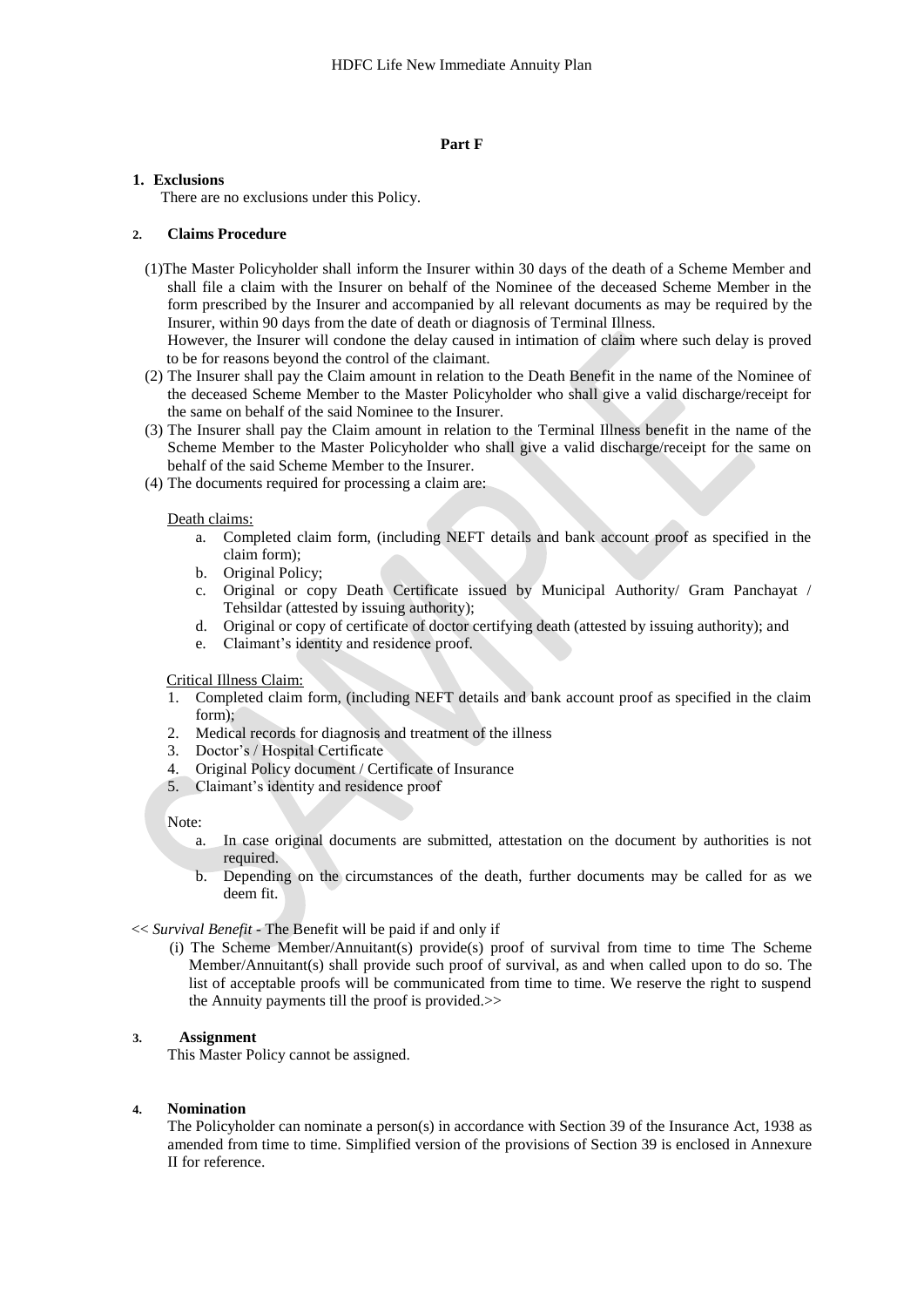#### **5. Issuance of Duplicate Policy/COI:**

The Master Policyholder may request for a duplicate copy of the Master Policy at HDFC Life offices along with relevant documents. While making an application for duplicate Master Policy the Master Policyholder is required to submit a notarized original indemnity bond along with an affidavit duly stamped. Additional charges may be applicable for issuance of the duplicate Master Policy.

#### **6. Incorrect Information and Non-Disclosure**

Fraud, misrepresentation and forfeiture would be dealt with in accordance with provisions of Section 45 of the Insurance Act 1938 as amended from time to time. Simplified version of the provisions of Section 45 is enclosed in Annexure III for reference

#### **7. Taxes**

a) Indirect Taxes

Service Tax and Cess shall be levied as applicable. Any taxes, statutory levy becoming applicable in future may become payable by you by any method including by levy of an additional monetary amount in addition to Premium/Purchase Price and or charges.

#### b) Direct Taxes

Tax will be deducted at the applicable rate from the payments made under the Policy, as per the provisions of the Income Tax Act, 1961.

## **8. Modification, Amendment, Re-enactment of or to the Insurance laws and rules, regulations, guidelines, clarifications, circulars etc. There under**

- (1) This Master Policy is subject to
	- (i) The Insurance Act 1938 as amended from time to time,
	- (ii) Amendments, modifications (including re-enactment) as may be made from time to time, and
	- (iii) Other such relevant Regulations, Rules, Laws, Guidelines, Circulars, Enactments etc as may be introduced thereunder from time to time.
- (2) We reserve the right to change any of these Master Policy Provisions / terms and conditions in accordance with changes in applicable Regulations or Laws, and where required, with IRDAI's approval.
- (3) We are required to obtain prior approval from the IRDAI before making any material changes to these provisions, except for changes of regulatory / statutory nature.
- (4) We reserve the right to require submission by you of such documents and proof at all life stages of the Master Policy as may be necessary to meet the requirements under Anti- money Laundering/Know Your Customer norms and as may be laid down by IRDAI and other regulators from time to time.

#### **9. Jurisdiction:**

This Master Policy shall be governed by the laws of India and the Indian Courts shall have jurisdiction to settle any disputes arising under the Master Policy.

#### **10. Notices**

Any notice, direction or instruction given to us, under the Master Policy, shall be in writing and delivered by hand, post, facsimile or from registered electronic mail ID to:

HDFC Standard Life Insurance Company Limited, 11<sup>th</sup> Floor, Lodha Excelus, Apollo Mills Compound, N.M. Joshi Marg, Mahalaxmi, Mumbai - 400011.

Registered Office: Lodha Excelus, 13th Floor, Apollo Mills Compound, N.M. Joshi Marg, Mahalaxmi, Mumbai - 400011.

E-mail: service@hdfclife.com

Or such other address as may be informed by us.

Similarly, any notice, direction or instruction to be given by Us, under the Master Policy, shall be in writing and delivered by hand, post, courier, facsimile or registered electronic mail ID to the updated address in the records of the Insurer.

Scheme Member/Annuitant is requested to communicate any change in address, to the Insurer either through himself or through the Master Policyholder, supported by the required address proofs to enable the Insurer to carry out the change of address in its systems. The onus of intimation of change of address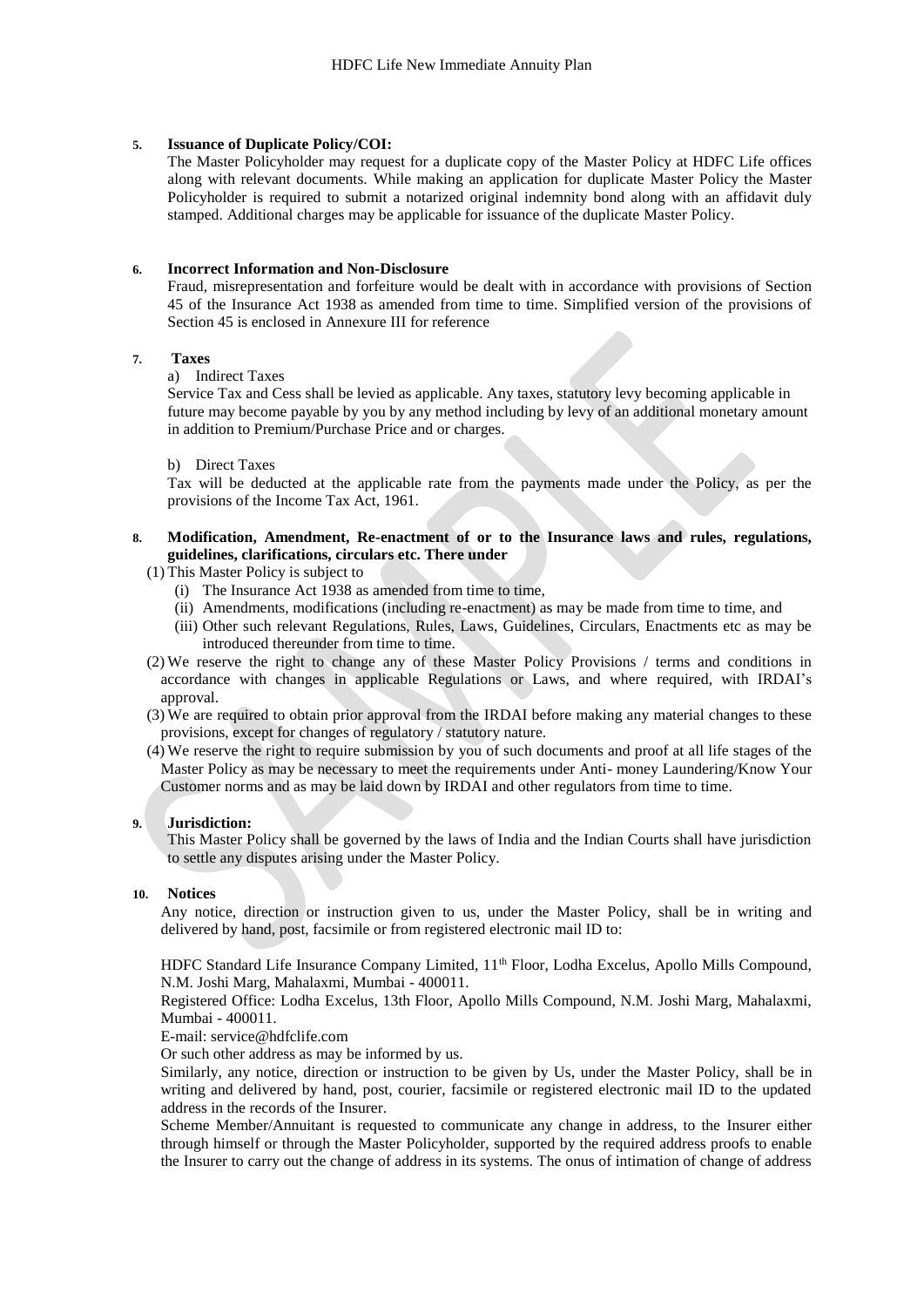lies with the Scheme Member/Annuitant. An updated contact detail of the Scheme Member/Annuitant will ensure that correspondences from the Insurer are correctly addressed to the Scheme Member/Annuitant at the latest updated address.

#### **10. General**

- (1) Any information needed to administer the Master Policy must be furnished by the Master Policyholder.
- (2) If the information provided by the Master Policyholder in the application form is incorrect or incomplete, the Insurer reserves the right to vary the Benefits which may be payable.
- (3) The Insurer reserves the right to change any of these Master Policy Provisions if it becomes impossible or impractical to observe or execute the Provisions hereunder.
- (4) The Master Policyholder will be responsible and liable for making payment, including payment of Benefits, in the appropriate form to the Scheme Member(s)/Annuitant or to his/her Nominee or to another scheme as transfer value or to any annuity provider, as applicable.
- (5) The Insurer can check/inspect/audit, at any time, if the Benefits are being paid to the correct person as and when due.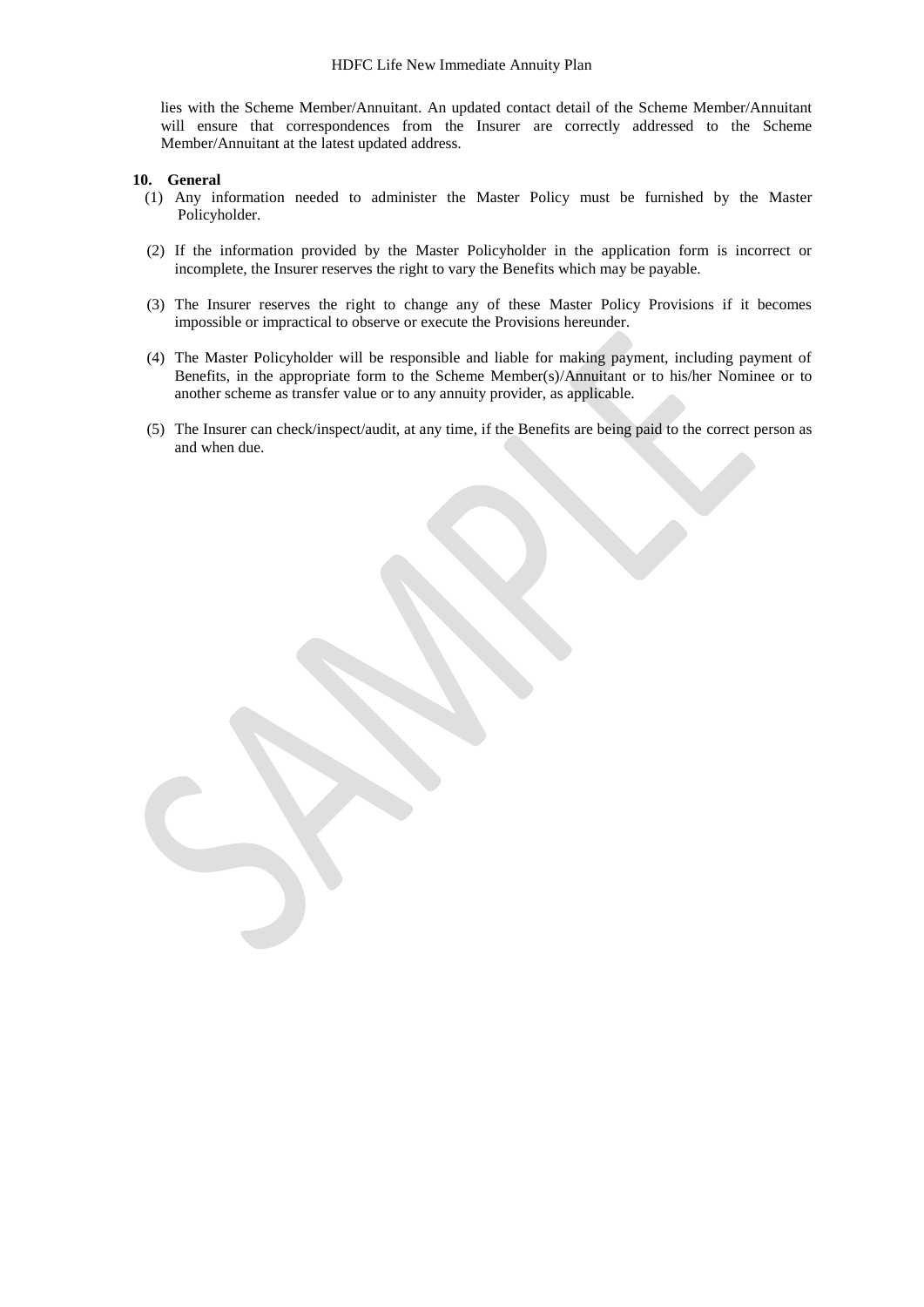#### **Part G**

#### 1. **Grievance Redressal Process**

(i) The Scheme Member/Annuitant can contact us on the below mentioned number/id in case of any complaint/ grievance:

Grievance Redressal Officer HDFC Standard Life Insurance Company Limited 11th Floor, Lodha Excelus, Apollo Mills Compound, N. M. Joshi Marg, Mahalaxmi, Mumbai, Maharashtra - 400011 Helpline number: 18602679999 (Local charges apply) E-mail: service@hdfclife.com

- (ii) All grievances (Service and sales) received by the Company will be responded to within the prescribed regulatory Turn Around Time (TAT) of 14 days.
- (iii) Written request or email from the registered email id is mandatory.
- (iv) If required, we will investigate the complaints investigation by taking inputs from the Scheme Member/Annuitant over the telephone or through personal meetings.
- (v) We will issue an acknowledgement letter to the Scheme Member/Annuitant within 3 working days of the receipt of complaint.
- (vi) The acknowledgement that is sent to the Scheme Member/Annuitant has the details of the complaint no., the COI no. and the Grievance Redressal Officer's name who will be handling the complaint of the Scheme Member/Annuitant
- (vii) If the Scheme Member/Annuitant's complaint is addressed within 3 days, the resolution communication will also act as the acknowledgment of the complaint.

(viii) The final letter of resolution will offer redressal or rejection of the complaint with the reason for doing so.

- (ix) In case the Scheme Member/Annuitant is not satisfied with the decision sent to him or her, he or she may contact our Grievance Redressal Officer within 8 weeks of the receipt of the communication at any of the touch points mentioned in the document, failing which, we will consider the complaint to be satisfactorily resolved.
- (x) The following is the escalation matrix in case there is no response within the prescribed timelines or if you are not satisfied with the response. The number of days specified in the below- mentioned escalation matrix will be applicable from the date of escalation.

| Level                                                   | <b>Designation</b>                                                                           | <b>Response Time</b> |
|---------------------------------------------------------|----------------------------------------------------------------------------------------------|----------------------|
| 1st Level                                               | Sr. Manager - Customer Relations                                                             | 10 working days      |
| 2nd Level (for response not<br>received from Level 1)   | Vice President - Customer<br><b>Relations</b>                                                | 10 working days      |
| Final Level (for response not<br>received from Level 2) | Sr. Vice President and Head<br>Customer Relations & Principal<br>Grievance Redressal Officer | 3 working days       |

The Scheme Member/Annuitant is requested to follow the aforementioned matrix to receive satisfactory response from us.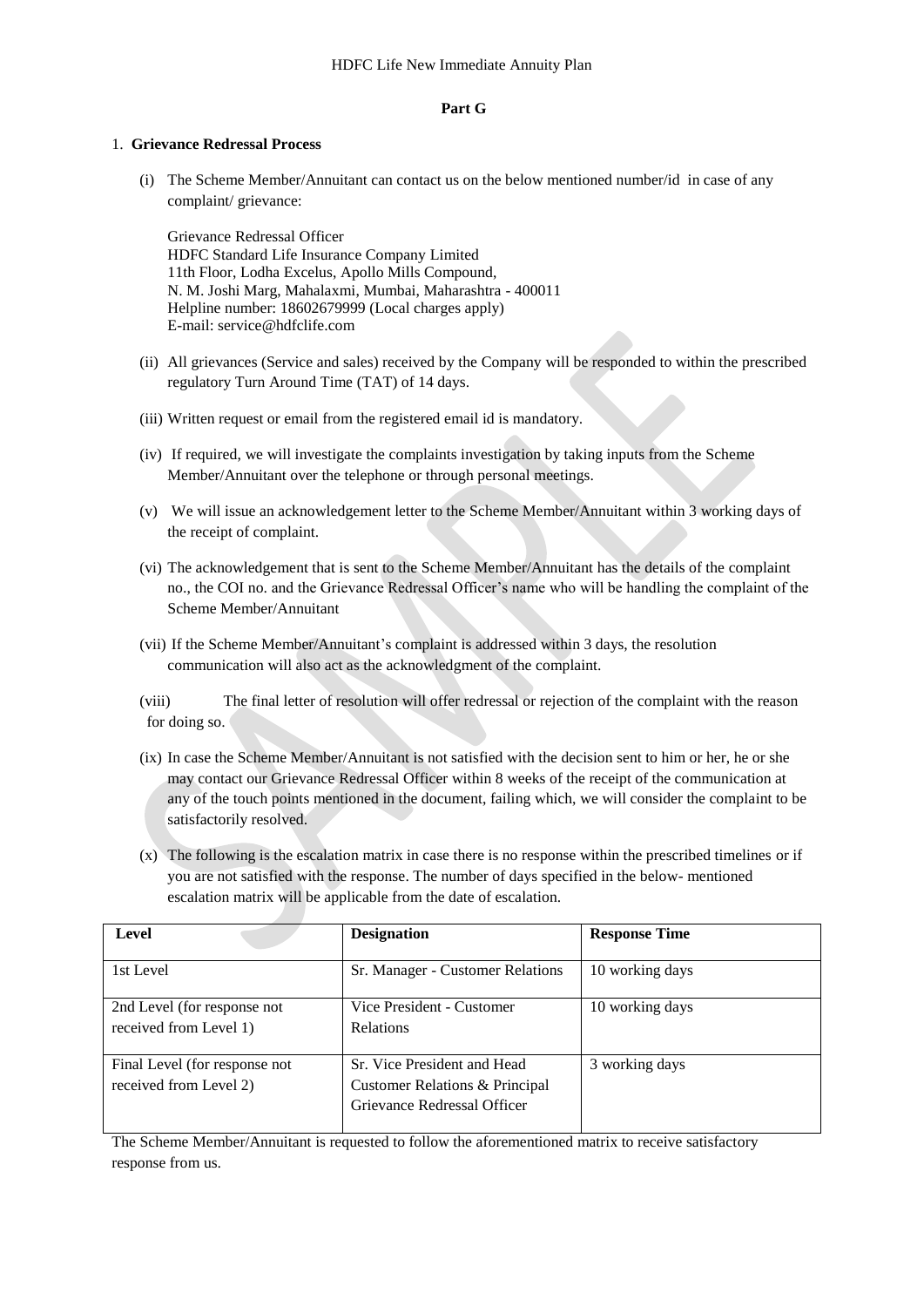- (xi) If you are not satisfied with the response or do not receive a response from us within 14 days, you may approach the Grievance Cell of the Insurance Regulatory and Development Authority of India (IRDAI) on the following contact details:
	- IRDAI Grievance Call Centre (IGCC) TOLL FREE NO:155255
	- Email ID: complaints@irda.gov.in
	- Online- You can register your complaint online at http://www.igms.irda.gov.in/
	- Address for communication for complaints by fax/paper: Consumer Affairs Department Insurance Regulatory and Development Authority of India 9th floor, United India Towers, Basheerbagh Hyderabad – 500 029, Telangana State (India) Fax No: 91- 40 – 6678 9768
- 2. In the event Scheme Member/Annuitant is dissatisfied with the response provided by us, you may approach the Insurance Ombudsman in your region. The contact details of the Insurance Ombudsman are provided below.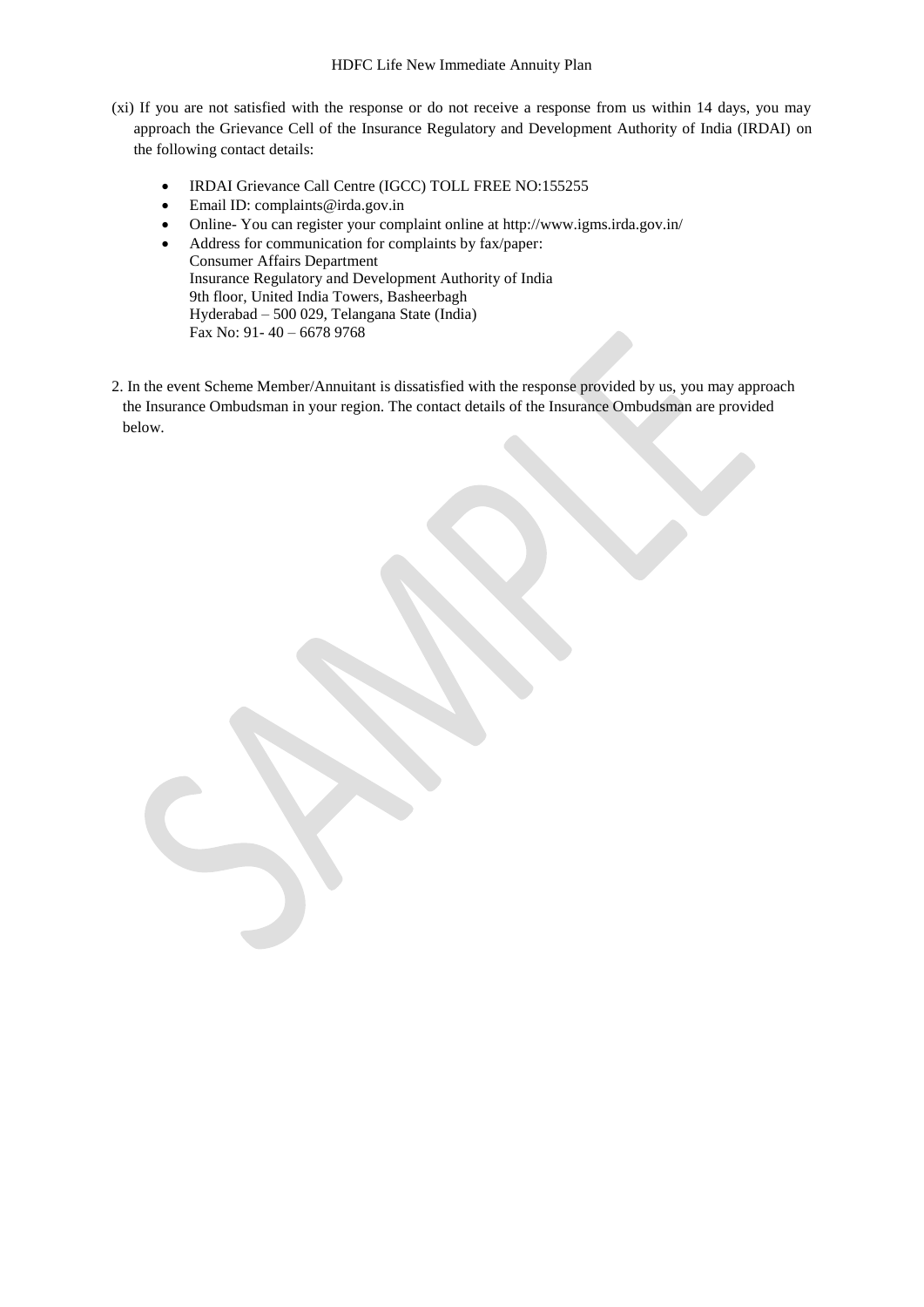# **a. Details and addresses of Insurance Ombudsman**

| Office of the<br>Ombudsman | <b>Contact Details</b>                                                                                                                                                                                                                 | <b>Areas of Jurisdiction</b>                                                          |
|----------------------------|----------------------------------------------------------------------------------------------------------------------------------------------------------------------------------------------------------------------------------------|---------------------------------------------------------------------------------------|
| <b>AHMEDABAD</b>           | Office of the Insurance Ombudsman,<br>2nd Floor, Ambica House,<br>Nr. C.U. Shah College, Ashram Road,<br>AHMEDABAD-380014.<br>Tel.:- 079-27545441/27546139 Fax: 079-27546142<br>Email: bimalokpal.ahmedabad@gbic.co.in                 | Gujarat , Dadra &<br>Nagar Haveli, Daman<br>and Diu                                   |
| <b>BHOPAL</b>              | Office of the Insurance Ombudsman,<br>2nd Floor, Janak Vihar Complex,<br>6, Malviya Nagar, Opp. Airtel, Near New Market,<br>BHOPAL(M.P.)-462 003.<br>Tel.:- 0755-2769201/9202 Fax: 0755-2769203<br>Email: bimalokpal.bhopal@gbic.co.in | Madhya<br>Pradesh<br>$\&$<br>Chhattisgarh                                             |
| <b>BHUBANESHWAR</b>        | Office of the Insurance Ombudsman,<br>62, Forest Park,<br>BHUBANESHWAR-751 009.<br>Tel.:- 0674-2596455/2596003 Fax: 0674-2596429<br>Email: bimalokpal.bhubaneswar@gbic.co.in                                                           | Orissa                                                                                |
| <b>BENGALURU</b>           | Office of the Insurance Ombudsman,<br>24th Main Road, Jeevan Soudha Bldg.<br>JP Nagar, 1st Phase,<br>Bengaluru $-560025$ .<br>Tel No: 080-22222049/22222048<br>Email: bimalokpal.bengaluru @gbic.co.in                                 | Karnataka                                                                             |
| <b>CHANDIGARH</b>          | Office of the Insurance Ombudsman,<br>S.C.O. No.101-103,2nd Floor,<br>Batra Building, Sector 17-D,<br>CHANDIGARH-160 017.<br>Tel.:- 0172-2706468/2705861 Fax: 0172-2708274<br>Email: bimalokpal.chandigarh@gbic.co.in                  | Punjab<br>Haryana,<br>Himachal<br>Pradesh,<br>Jammu & Kashmir,<br>Chandigarh          |
| <b>CHENNAI</b>             | Office of the Insurance Ombudsman,<br>Fathima Akhtar Court,<br>4th Floor, 453 (old 312),<br>Anna Salai, Teynampet,<br>CHENNAI-600 018.<br>Tel.:- 044-24333668 /24335284  Fax: 044-24333664<br>Email: bimalokpal.chennai@gbic.co.in     | Nadu,<br>Tamil<br>Pondicherry Town and<br>Karaikal (which are part<br>of Pondicherry) |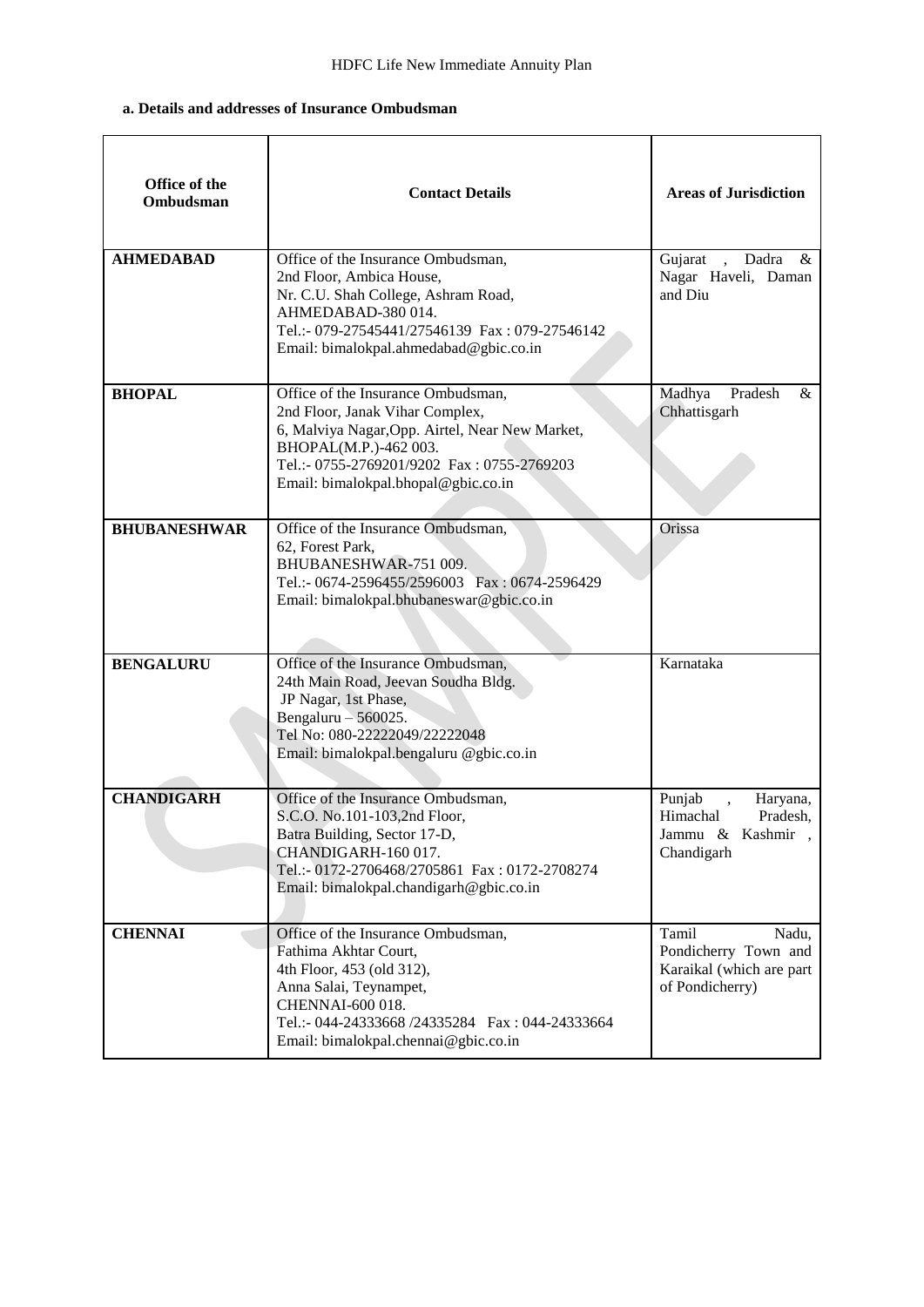| <b>NEW DELHI</b> | Office of the Insurance Ombudsman,<br>2/2 A, Universal Insurance Bldg.,<br>Asaf Ali Road,<br>NEW DELHI-110 002.<br>Tel.:- 011-23237539/23232481   Fax: 011-23230858<br>Email: bimalokpal.delhi@gbic.co.in                      | Delhi                                                                                         |
|------------------|--------------------------------------------------------------------------------------------------------------------------------------------------------------------------------------------------------------------------------|-----------------------------------------------------------------------------------------------|
| <b>GUWAHATI</b>  | Office of the Insurance Ombudsman,<br>"Jeevan Nivesh", 5th Floor,<br>Near Panbazar Overbridge, S.S. Road,<br>GUWAHATI-781 001 (ASSAM).<br>Tel.:- 0361-2132204/5   Fax: 0361-2732937<br>Email: bimalokpal.guwahati@gbic.co.in   | Meghalaya,<br>Assam,<br>Mizoram,<br>Manipur,<br>Arunachal<br>Pradesh,<br>Nagaland and Tripura |
| <b>HYDERABAD</b> | Office of the Insurance Ombudsman,<br>6-2-46, 1st Floor, Moin Court,<br>A.C. Guards, Lakdi-Ka-Pool,<br>HYDERABAD-500 004.<br>Tel: 040-65504123/23312122    Fax: 040-23376599<br>Email: bimalokpal.hyderabad@gbic.co.in         | Andhra<br>Pradesh,<br>Telangana, Yanam and<br>part of Territory of<br>Pondicherry             |
| <b>JAIPUR</b>    | Office of the Insurance Ombudsman,<br>Ground Floor, Jeevan Nidhi II,<br>Bhawani Singh Road,<br>Jaipur - 302005<br>Tel: 0141-2740363<br>Email: bimalokpal.jaipur@gbic.co.in                                                     | Rajasthan                                                                                     |
| <b>KOCHI</b>     | Office of the Insurance Ombudsman,<br>2nd Floor, CC 27/2603, Pulinat Bldg.,<br>Opp. Cochin Shipyard, M.G. Road,<br>ERNAKULAM-682015.<br>Tel: 0484-2358759/2359338  Fax: 0484-2359336<br>Email: bimalokpal.ernakulam@gbic.co.in | Kerala, Lakshadweep,<br>Mahe $-$ a part of<br>Pondicherry                                     |
| <b>KOLKATA</b>   | Office of the Insurance Ombudsman,<br>Hindustan Building. Annexe,<br>4th Floor, C.R. Avenue,<br>KOLKATA-700 072.<br>Tel: 033-22124339/22124340  Fax: 033-22124341<br>Email: bimalokpal.kolkata@gbic.co.in                      | West Bengal, Bihar<br>Jharkhand<br>and<br>Andaman & Nicobar<br>Islands, Sikkim                |
| <b>LUCKNOW</b>   | Office of the Insurance Ombudsman,<br>Jeevan Bhawan, Phase-2,<br>6th Floor, Nawal Kishore Road,<br>Hazaratganj,<br>LUCKNOW-226 001.<br>Tel: 0522 -2231331/2231330   Fax: 0522-2231310<br>Email: bimalokpal.lucknow@gbic.co.in  | Pradesh<br>Uttar<br>and<br>Uttaranchal                                                        |
| <b>MUMBAI</b>    | Office of the Insurance Ombudsman,<br>3rd Floor, Jeevan Seva Annexe,<br>S.V. Road, Santacruz(W),<br>MUMBAI-400 054.<br>Tel: 022-26106928/26106552<br>$Fax: 022-26106052$<br>Email: bimalokpal.mumbai@gbic.co.in                | Mumbai<br>Goa.<br>Metropolitan<br>Region<br>excluding Navi Mumbai<br>& Thane                  |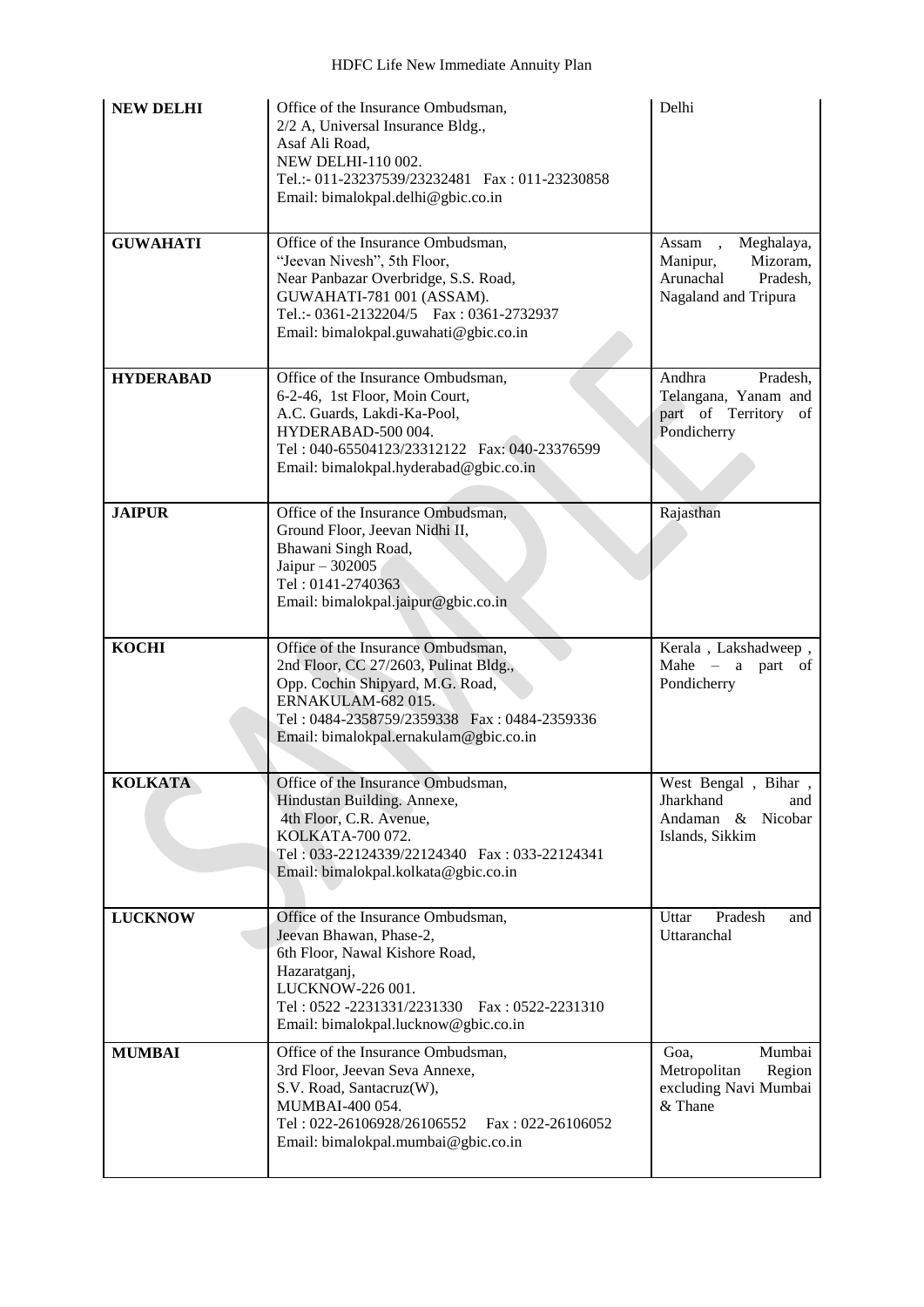| <b>PUNE</b> | 2nd Floor, Jeevan Darshan,<br>N.C. Kelkar Road, | Maharashtra Area<br>of<br>Mumbai<br>Navi<br>and |
|-------------|-------------------------------------------------|-------------------------------------------------|
|             | Narayanpet,                                     | Thane<br>excluding                              |
|             | $PUNE - 411030.$                                | Metropolitan<br>Mumbai                          |
|             | Tel: 020-32341320                               | Region                                          |
|             | Email: bimalokpal.pune@gbic.co.in               |                                                 |
|             |                                                 |                                                 |

#### **b. Power of Ombudsman-**

The Ombudsman may receive and consider-

- [\(i\)](http://indiankanoon.org/doc/160521836/) complaints under rule 13 of Redressal of Public Grievances Rules , 1998;
- [\(ii\)](http://indiankanoon.org/doc/156757242/) any partial or total repudiation of claims by the Company;
- [\(iii\)](http://indiankanoon.org/doc/163591613/) any dispute in regard to Premium/Purchase Price paid or payable in terms of the Master Policy;
- [\(iv\)](http://indiankanoon.org/doc/31367799/) any dispute on the legal construction of the Master Policy insofar as such disputes relate to claims;
- [\(v\)](http://indiankanoon.org/doc/26463888/) delay in settlement of claims;
- [\(vi\)](http://indiankanoon.org/doc/47238858/) non-issue of any insurance document to customers after receipt of Premium/Purchase Price.

#### **c. Manner in which complaint is to be made –**

- [\(i\)](http://indiankanoon.org/doc/160481793/) The Scheme Member/Annuitant who has a grievance against the Company, may himself or through his legal heirs make a complaint in writing to the Ombudsman within whose jurisdiction the branch or office of the Company complained against is located.
- [\(ii\)](http://indiankanoon.org/doc/116915928/) The complaint shall be in writing duly signed by the complainant or through his legal heirs and shall state clearly the name and address of the complainant, the name of the branch or office of the Company against which the complaint is made, the fact giving rise to complaint supported by documents, if any, relied on by the complainant, the nature and extent of the loss caused to the complainant and the relief sought from the Ombudsman.
- [\(iii\)](http://indiankanoon.org/doc/99464357/) No complaint to the Ombudsman shall lie unless -

[\(a\)](http://indiankanoon.org/doc/87794950/) The complainant had before making a complaint to the Ombudsman made a written representation to the Company named in the complaint and either the Company had rejected the complaint or the complainant had not received any reply within a period of one month after the Company received his representation or the complainant is not satisfied with the reply given to him by the Company;

[\(b\)](http://indiankanoon.org/doc/84880221/) The complaint is made not later than one year after the Insurer had rejected the representation or sent its final reply on the representation of the complainant; and

[\(c\)](http://indiankanoon.org/doc/116794480/) The complaint is not on the same subject-matter, for which any proceedings before any court, or Consumer Forum or arbitrator is pending or were so earlier.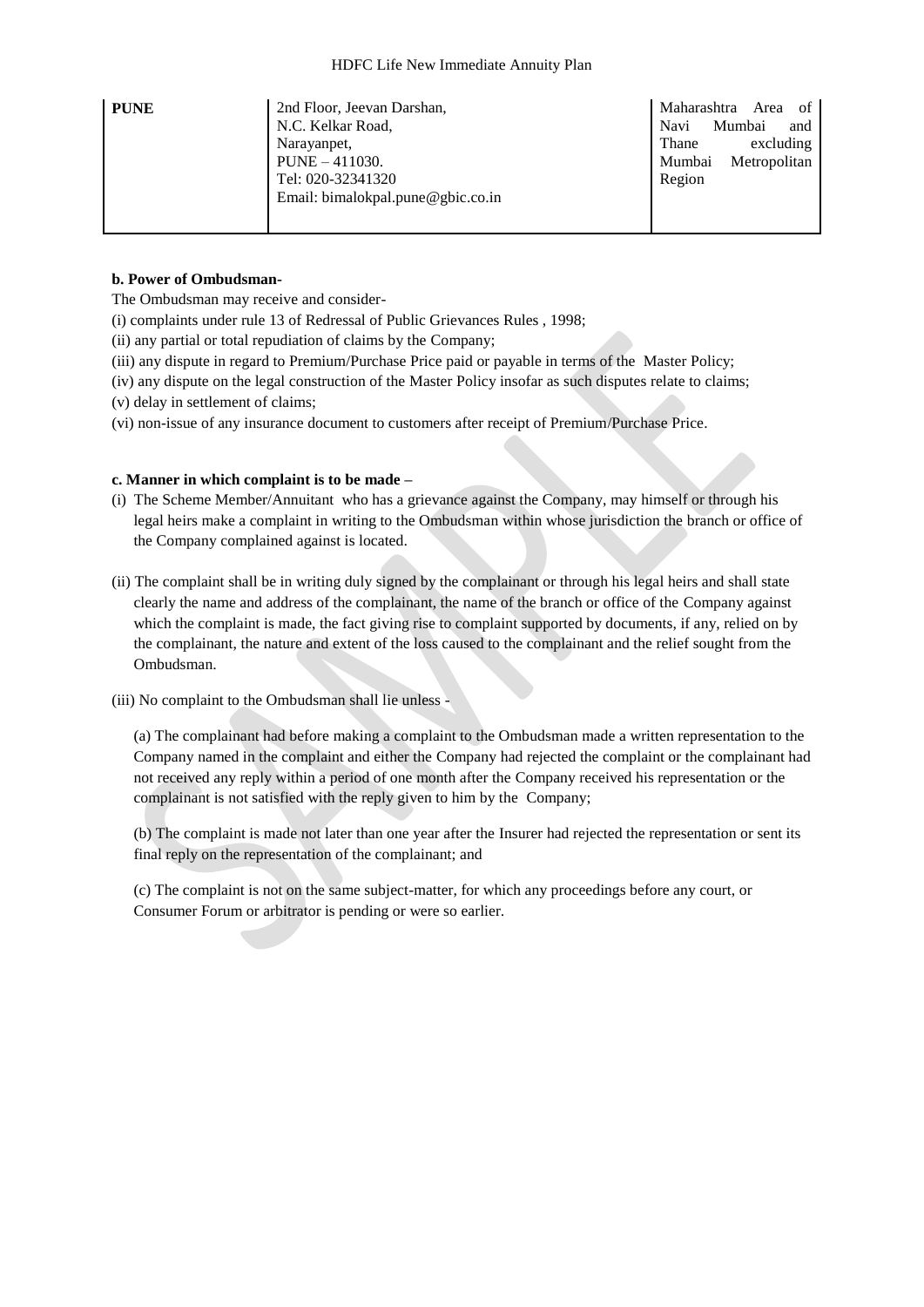HDFC Life New Immediate Annuity Plan

# **Annexure I**

# **Member Details**

**< >**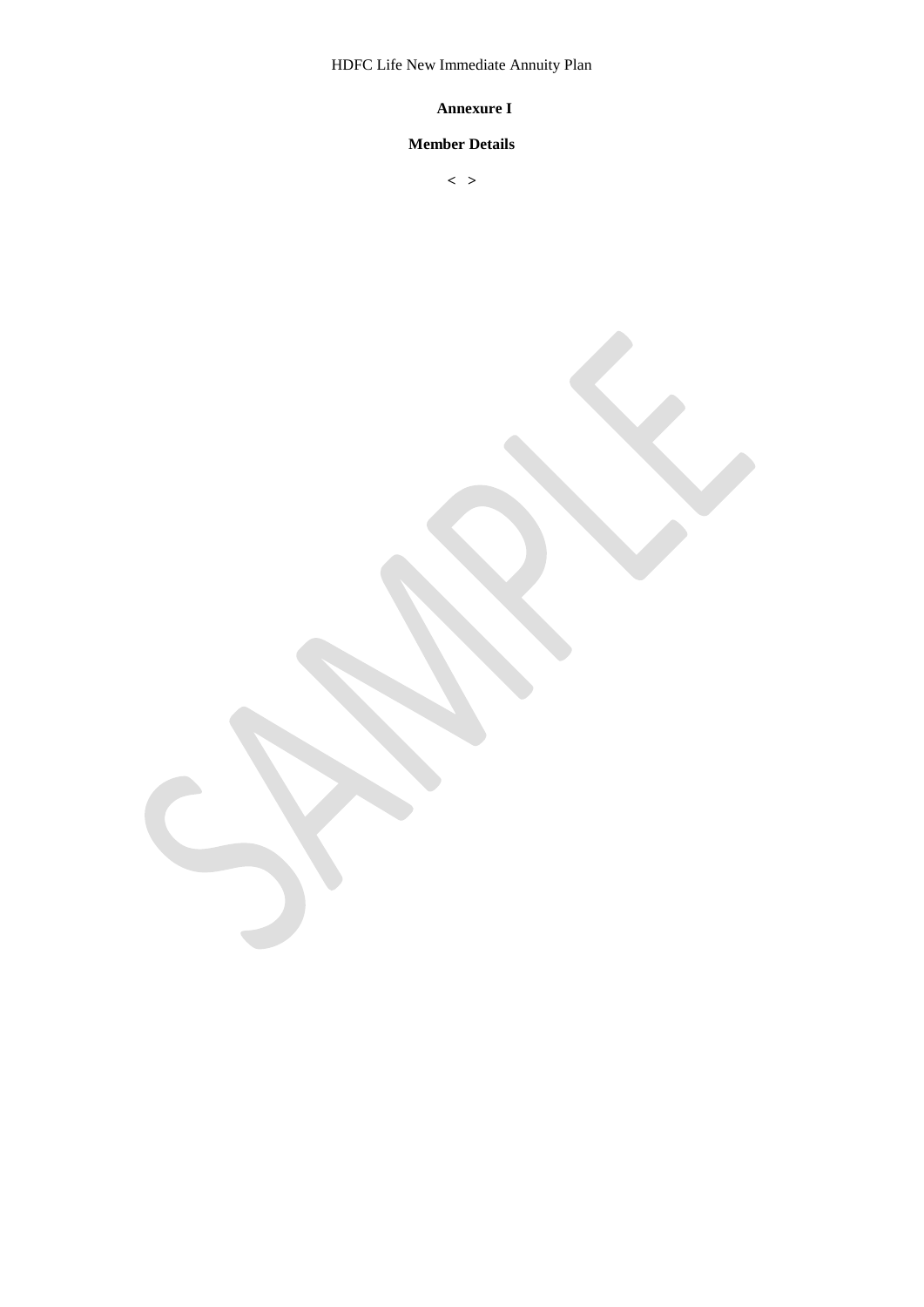#### **Annexure II**

#### **Section 39 - Nomination by policyholder**

Nomination of a life insurance Policy is as below in accordance with Section 39 of the Insurance Act, 1938 as amended by Insurance Laws (Amendment) Act, 2015 dated 23.03.2015. The extant provisions in this regard are as follows:

- 1) The policyholder of a life insurance on his own life may nominate a person or persons to whom money secured by the policy shall be paid in the event of his death.
- 2) Where the nominee is a minor, the policyholder may appoint any person to receive the money secured by the policy in the event of policyholder's death during the minority of the nominee. The manner of appointment to be laid down by the insurer.
- 3) Nomination can be made at any time before the maturity of the policy.
- 4) Nomination may be incorporated in the text of the policy itself or may be endorsed on the policy communicated to the insurer and can be registered by the insurer in the records relating to the policy.
- 5) Nomination can be cancelled or changed at any time before policy matures, by an endorsement or a further endorsement or a will as the case may be.
- 6) A notice in writing of Change or Cancellation of nomination must be delivered to the insurer for the insurer to be liable to such nominee. Otherwise, insurer will not be liable if a bonafide payment is made to the person named in the text of the policy or in the registered records of the insurer.
- 7) Fee to be paid to the insurer for registering change or cancellation of a nomination can be specified by the Authority through Regulations.
- 8) On receipt of notice with fee, the insurer should grant a written acknowledgement to the policyholder of having registered a nomination or cancellation or change thereof.
- 9) A transfer or assignment made in accordance with Section 38 shall automatically cancel the nomination except in case of assignment to the insurer or other transferee or assignee for purpose of loan or against security or its reassignment after repayment. In such case, the nomination will not get cancelled to the extent of insurer's or transferee's or assignee's interest in the policy. The nomination will get revived on repayment of the loan.
- 10) The right of any creditor to be paid out of the proceeds of any policy of life insurance shall not be affected by the nomination.
- 11) In case of nomination by policyholder whose life is insured, if the nominees die before the policyholder, the proceeds are payable to policyholder or his heirs or legal representatives or holder of succession certificate.
- 12) In case nominee(s) survive the person whose life is insured, the amount secured by the policy shall be paid to such survivor(s).
- 13) Where the policyholder whose life is insured nominates his (a) parents or (b) spouse or (c) children or (d) spouse and children (e) or any of them; the nominees are beneficially entitled to the amount payable by the insurer to the policyholder unless it is proved that policyholder could not have conferred such beneficial title on the nominee having regard to the nature of his title.
- 14) If nominee(s) die after the policyholder but before his share of the amount secured under the policy is paid, the share of the expired nominee(s) shall be payable to the heirs or legal representative of the nominee or holder of succession certificate of such nominee(s).
- 15) The provisions of sub-section 7 and 8 (13 and 14 above) shall apply to all life insurance policies maturing for payment after the commencement of Insurance Laws (Amendment) Act, 2015(i.e. 23.03.2015).
- 16) If policyholder dies after maturity but the proceeds and benefit of the policy has not been paid to him because of his death, his nominee(s) shall be entitled to the proceeds and benefit of the policy.
- 17) The provisions of Section 39 are not applicable to any life insurance policy to which Section 6 of Married Women's Property Act, 1874 applies or has at any time applied except where before or after Insurance Laws (Amendment) Act, 2015, a nomination is made in favour of spouse or children or spouse and children whether or not on the face of the policy it is mentioned that it is made under Section 39. Where nomination is intended to be made to spouse or children or spouse and children under Section 6 of MWP Act, it should be specifically mentioned on the policy. In such a case only, the provisions of Section 39 will not apply.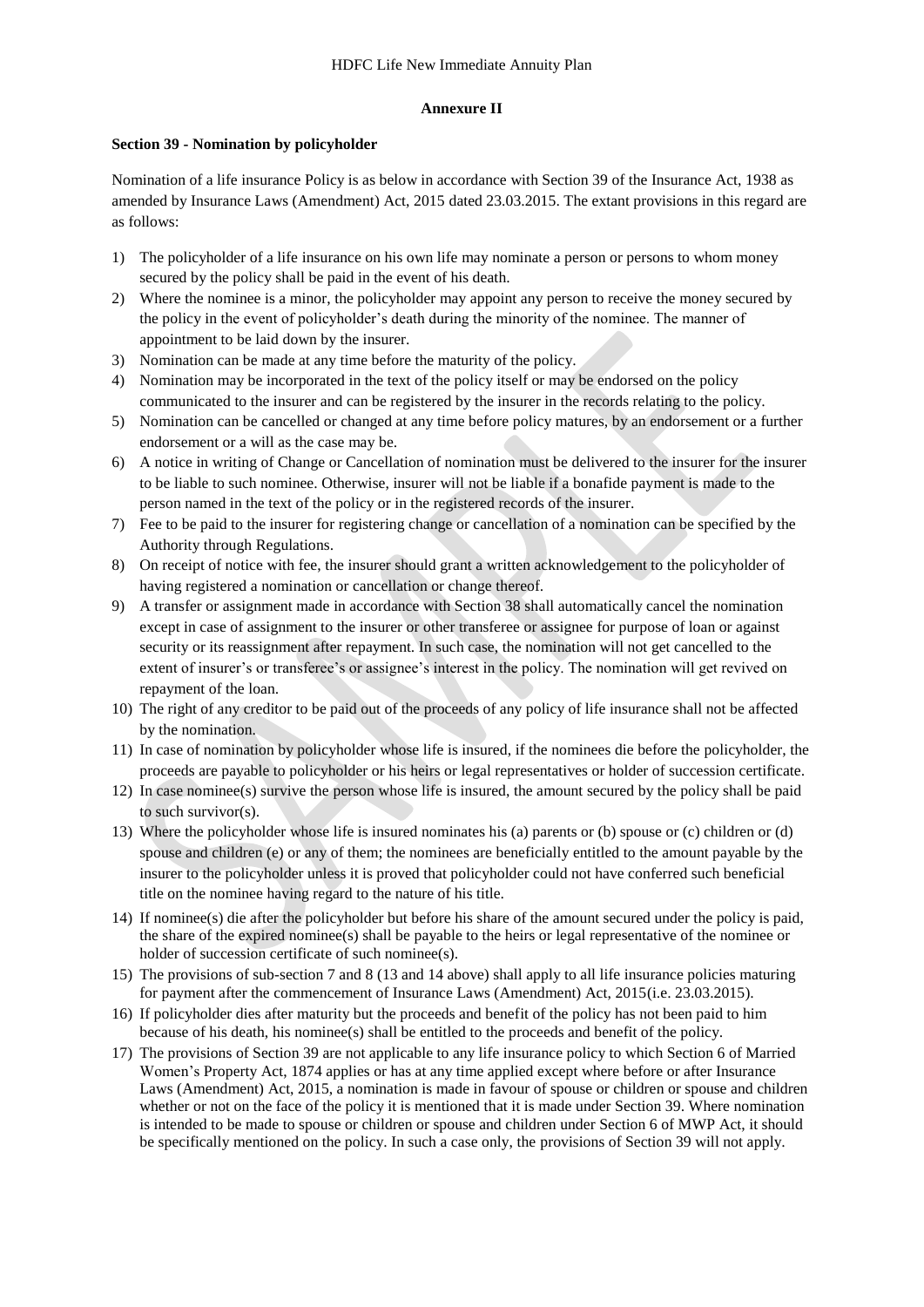*[Disclaimer: This is not a comprehensive list of amendments of Insurance Laws (Amendment) Act, 2015 and only a simplified version prepared for general information. Policy Holders are advised to refer to Insurance Laws (Amendment) Act, 2015 dated 23.03.2015for complete and accurate details.]*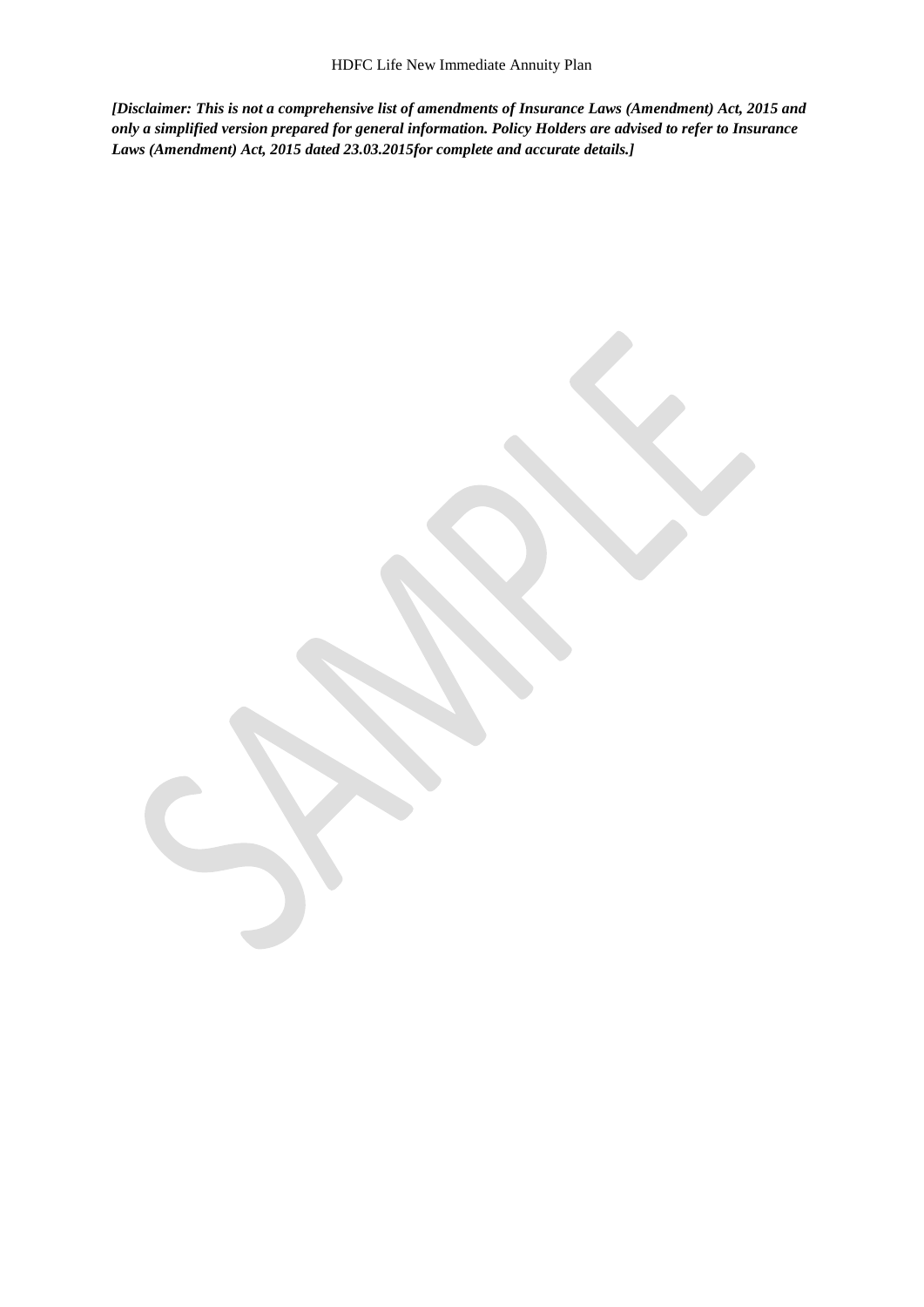#### **Annexure III**

#### **Section 45 – Policy shall not be called in question on the ground of mis-statement after three years**

Provisions regarding policy not being called into question in terms of Section 45 of the Insurance Act, 1938, as amended by Insurance Laws (Amendment) Act, 2015 dated 23.03.2015are as follows:

- 1) No Policy of Life Insurance shall be called in question on any ground whatsoever after expiry of 3 yrs from a. the date of issuance of policy or
	- b. the date of commencement of risk or
	- c. the date of revival of policy or
	- d. the date of rider to the policy

whichever is later.

- 2) On the ground of fraud, a policy of Life Insurance may be called in question within 3 years from a. the date of issuance of policy or
	- b. the date of commencement of risk or
	- c. the date of revival of policy or
	- d. the date of rider to the policy
	- whichever is later.

For this, the insurer should communicate in writing to the insured or legal representative or nominee or assignees of insured, as applicable, mentioning the ground and materials on which such decision is based.

- 3) Fraud means any of the following acts committed by insured or by his agent, with the intent to deceive the insurer or to induce the insurer to issue a life insurance policy:
	- a. The suggestion, as a fact of that which is not true and which the insured does not believe to be true;
	- b. The active concealment of a fact by the insured having knowledge or belief of the fact;
	- c. Any other act fitted to deceive; and
	- d. Any such act or omission as the law specifically declares to be fraudulent.
- 4) Mere silence is not fraud unless, depending on circumstances of the case, it is the duty of the insured or his agent keeping silence to speak or silence is in itself equivalent to speak.
- 5) No Insurer shall repudiate a life insurance Policy on the ground of Fraud, if the Insured / beneficiary can prove that the misstatement was true to the best of his knowledge and there was no deliberate intention to suppress the fact or that such mis-statement of or suppression of material fact are within the knowledge of the insurer. Onus of disproving is upon the policyholder, if alive, or beneficiaries.
- 6) Life insurance Policy can be called in question within 3 years on the ground that any statement of or suppression of a fact material to expectancy of life of the insured was incorrectly made in the proposal or other document basis which policy was issued or revived or rider issued. For this, the insurer should communicate in writing to the insured or legal representative or nominee or assignees of insured, as applicable, mentioning the ground and materials on which decision to repudiate the policy of life insurance is based.
- 7) In case repudiation is on ground of mis-statement and not on fraud, the premium collected on policy till the date of repudiation shall be paid to the insured or legal representative or nominee or assignees of insured, within a period of 90 days from the date of repudiation.
- 8) Fact shall not be considered material unless it has a direct bearing on the risk undertaken by the insurer. The onus is on insurer to show that if the insurer had been aware of the said fact, no life insurance policy would have been issued to the insured.
- 9) The insurer can call for proof of age at any time if he is entitled to do so and no policy shall be deemed to be called in question merely because the terms of the policy are adjusted on subsequent proof of age of life insured. So, this Section will not be applicable for questioning age or adjustment based on proof of age submitted subsequently.